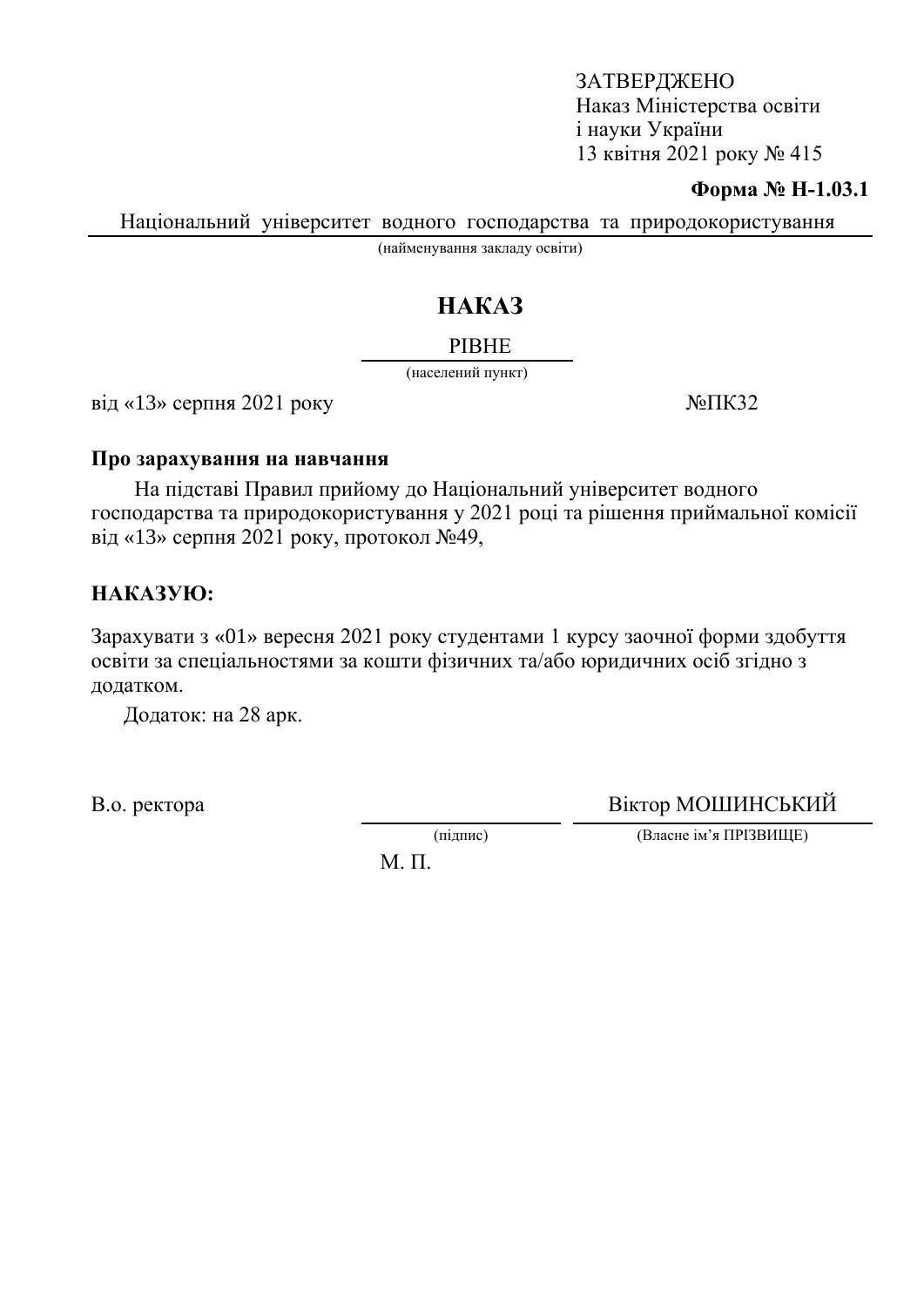# **Форма № Н-1.03.2**

|                      |                                  |                                                            | Міністерство освіти і науки України |          |                               | Національний університет<br>водного господарства та<br>природокористування                                                                        | Додаток до наказу від «13» серпня 2021 року<br>$N2 \Pi K32$                                                                                                    |                                                                   |                |
|----------------------|----------------------------------|------------------------------------------------------------|-------------------------------------|----------|-------------------------------|---------------------------------------------------------------------------------------------------------------------------------------------------|----------------------------------------------------------------------------------------------------------------------------------------------------------------|-------------------------------------------------------------------|----------------|
|                      |                                  |                                                            | 014 Середня освіта/014.03 Історія   |          | Державна                      | Бакалавр                                                                                                                                          | Заочна                                                                                                                                                         | кошти фізичних та/або<br>юридичних осіб                           |                |
| $N$ <sup>o</sup> π/π | едеьо<br>$\mathbf{m}$<br>№ заяви | пропозиції в<br>сної про<br>ЄДЕБО<br>конкур<br>$\triangle$ | прізвище                            | ім'я     | по батькові (за<br>наявності) | номер, серія, дата видачі та<br>тип документа про освітній<br>(освітньо-кваліфікаційний)<br>рівень/ступінь, на основі<br>якого відбувається вступ | рік та номери<br>сертифікатів<br>зовнішнього<br>незалежного<br>оцінювання/<br>єдиного<br>вступного<br>іспиту/ єдиного<br>фахового<br>вступного<br>випробування | назва спеціалізацій.<br>освітніх програм в<br>межах спеціальності | конкурсний бал |
|                      | 9704721 885459                   |                                                            | Головко                             | Катерина | Сергіївна                     | 50387675 KX 25.06.2018<br>Атестат про повну загальну<br>середню освіту                                                                            |                                                                                                                                                                | Середня освіта<br>(icropi)                                        | 148,980        |
| $\overline{2}$       | 9762649 885459                   |                                                            | Греськів                            | Андрій   | Олександрович                 | 20051668 TE 06.12.2002<br>Диплом молодшого<br>спеціаліста                                                                                         |                                                                                                                                                                | Середня освіта<br>(історія)                                       | 138,112        |
| 3                    | 9708181 885459                   |                                                            | Лзигалюк                            | Андрій   | Миколайович                   | 817564 А 14.06.1991 Атестат<br>про повну загальну середню<br>освіту                                                                               |                                                                                                                                                                | Середня освіта<br>(історія)                                       | 136,708        |
| 4                    | 10036120 885459                  |                                                            | Заєць                               | Олег     | Мирославович                  | 44604786 PH 01.06.2013<br>Атестат про повну загальну<br>середню освіту                                                                            |                                                                                                                                                                | Середня освіта<br>(історія)                                       | 157,144        |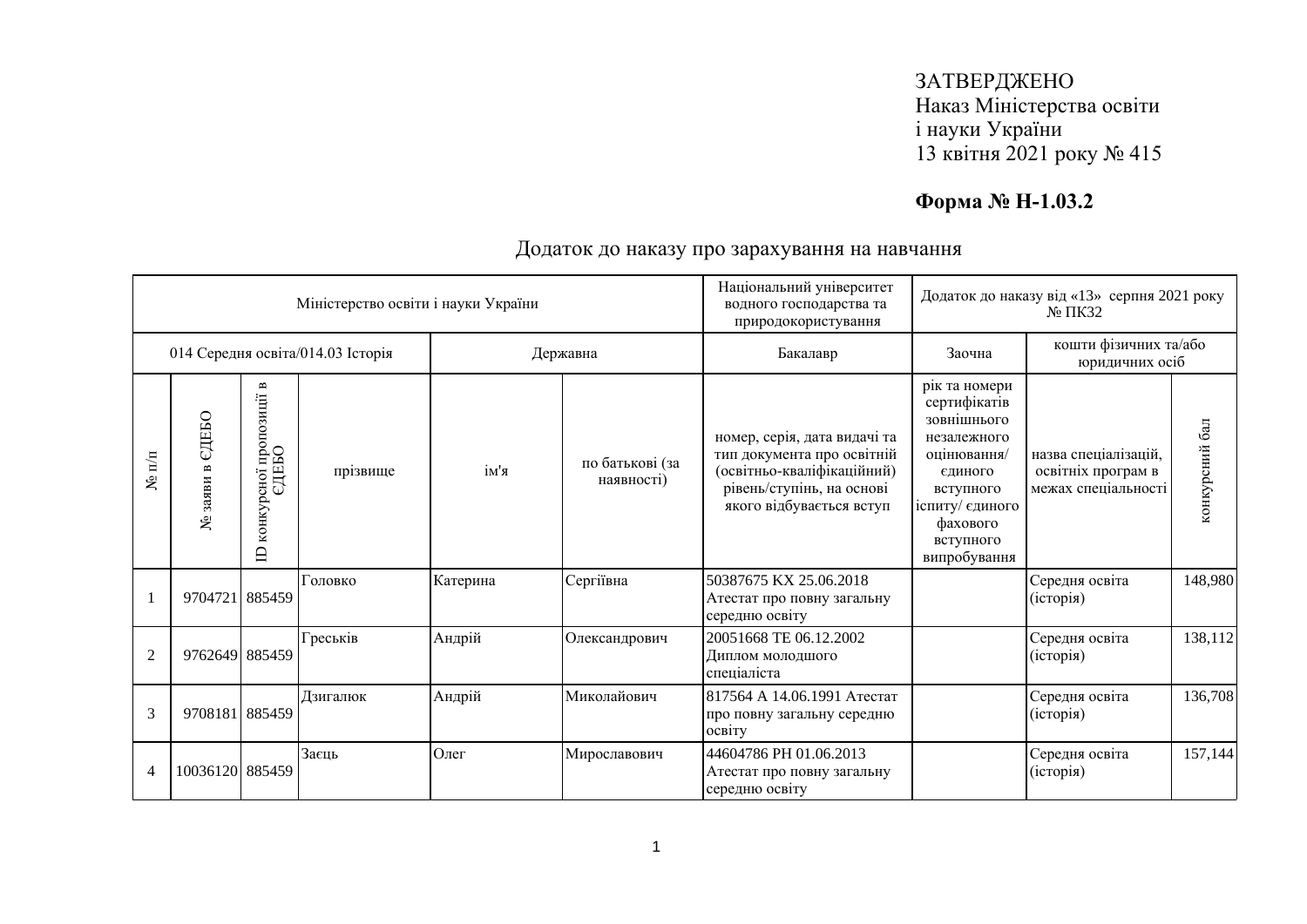| 5  | 9618176 885459 | Зелинюк     | Сніжана     | Василівна    | 31583284 PH 27.06.2007<br>Атестат про повну загальну<br>середню освіту                   | Середня освіта<br>(icropi)  | 148,876  |
|----|----------------|-------------|-------------|--------------|------------------------------------------------------------------------------------------|-----------------------------|----------|
| 6  | 9701030 885459 | Лендьєл     | Марк        | Аттілович    | 40231025 AK 31.05.2011<br>Атестат про повну загальну<br>середню освіту                   | Середня освіта<br>(історія) | 142, 116 |
|    | 9700038 885459 | Маршалов    | Михайло     | Григорійович | 31846199 TE 30.06.2007<br>Атестат про повну загальну<br>середню освіту                   | Середня освіта<br>(історія) | 144,508  |
| 8  | 9705392 885459 | Машковський | <b>Irop</b> | Андрійович   | 24302181 EP 19.06.2004<br>Атестат про повну загальну<br>середню освіту                   | Середня освіта<br>(icropi)  | 143,624  |
| 9  | 9706096 885459 | Мелентьєв   | Олександр   | Євгенович    | 37727212 TM 01.02.2010<br>Атестат про повну загальну<br>середню освіту                   | Середня освіта<br>(історія) | 148,772  |
| 10 | 9699150 885459 | Михайленко  | Сергій      | Сергійович   | 46067684 HP 15.01.2014<br>Атестат про повну загальну<br>середню освіту                   | Середня освіта<br>(icropi)  | 136,188  |
| 11 | 9710337 885459 | Николайко   | Сергій      | Євстахійович | 830885 НТ 03.07.1989 Атестат<br>про повну загальну середню<br>освіту                     | Середня освіта<br>(icropi)  | 147,472  |
| 12 | 9696905 885459 | Сокульська  | Катерина    | Сергіївна    | 51007311 PH 30.06.2019<br>Свідоцтво про здобуття<br>повної загальної середньої<br>освіти | Середня освіта<br>(історія) | 148,876  |
| 13 | 9706900 885459 | Шурунга     | Наталія     | Сергіївна    | 47976585 KC 30.05.2015<br>Атестат про повну загальну<br>середню освіту                   | Середня освіта<br>(історія) | 151,788  |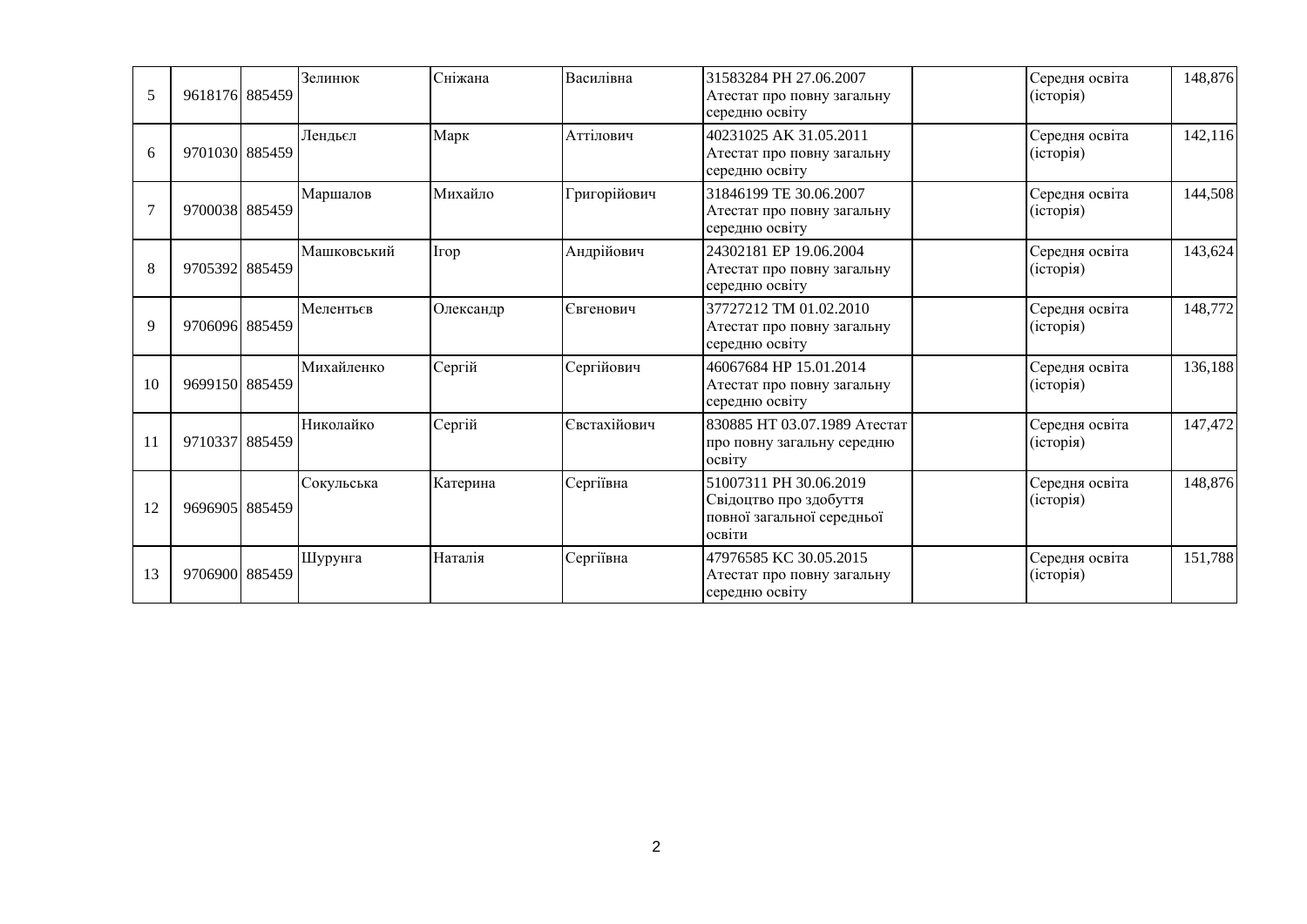# **Форма № Н-1.03.2**

|                              |                         |                                              | Міністерство освіти і науки України |           |                               | Національний університет<br>водного господарства та<br>природокористування                                                                        | Додаток до наказу від «13» серпня 2021 року<br>$\mathbb{N}^{\circ}$ TIK32                                                                                      |                                                                   |                  |
|------------------------------|-------------------------|----------------------------------------------|-------------------------------------|-----------|-------------------------------|---------------------------------------------------------------------------------------------------------------------------------------------------|----------------------------------------------------------------------------------------------------------------------------------------------------------------|-------------------------------------------------------------------|------------------|
|                              |                         |                                              | 017 Фізична культура і спорт        |           | Державна                      | Бакалавр                                                                                                                                          | Заочна                                                                                                                                                         | кошти фізичних та/або<br>юридичних осіб                           |                  |
| $\overline{\mathbf{h}}$<br>ع | ДЕБО<br>ω<br>заяви<br>ع | B<br>сної пропозиції<br>ЄДЕБО<br>конкур<br>白 | прізвище                            | ім'я      | по батькові (за<br>наявності) | номер, серія, дата видачі та<br>тип документа про освітній<br>(освітньо-кваліфікаційний)<br>рівень/ступінь, на основі<br>якого відбувається вступ | рік та номери<br>сертифікатів<br>зовнішнього<br>незалежного<br>оцінювання/<br>єдиного<br>вступного<br>іспиту/ єдиного<br>фахового<br>вступного<br>випробування | назва спеціалізацій,<br>освітніх програм в<br>межах спеціальності | 6a<br>конкурсний |
|                              | 9210163 885454          |                                              | Гук                                 | Владислав | Мирославович                  | 52675738 TE 25.06.2021<br>Свідоцтво про здобуття<br>повної загальної середньої<br>освіти                                                          | $2021p. -$<br>0202679; 2021p.<br>$-0202679$                                                                                                                    | Фізична культура і<br>спорт                                       | 142,253          |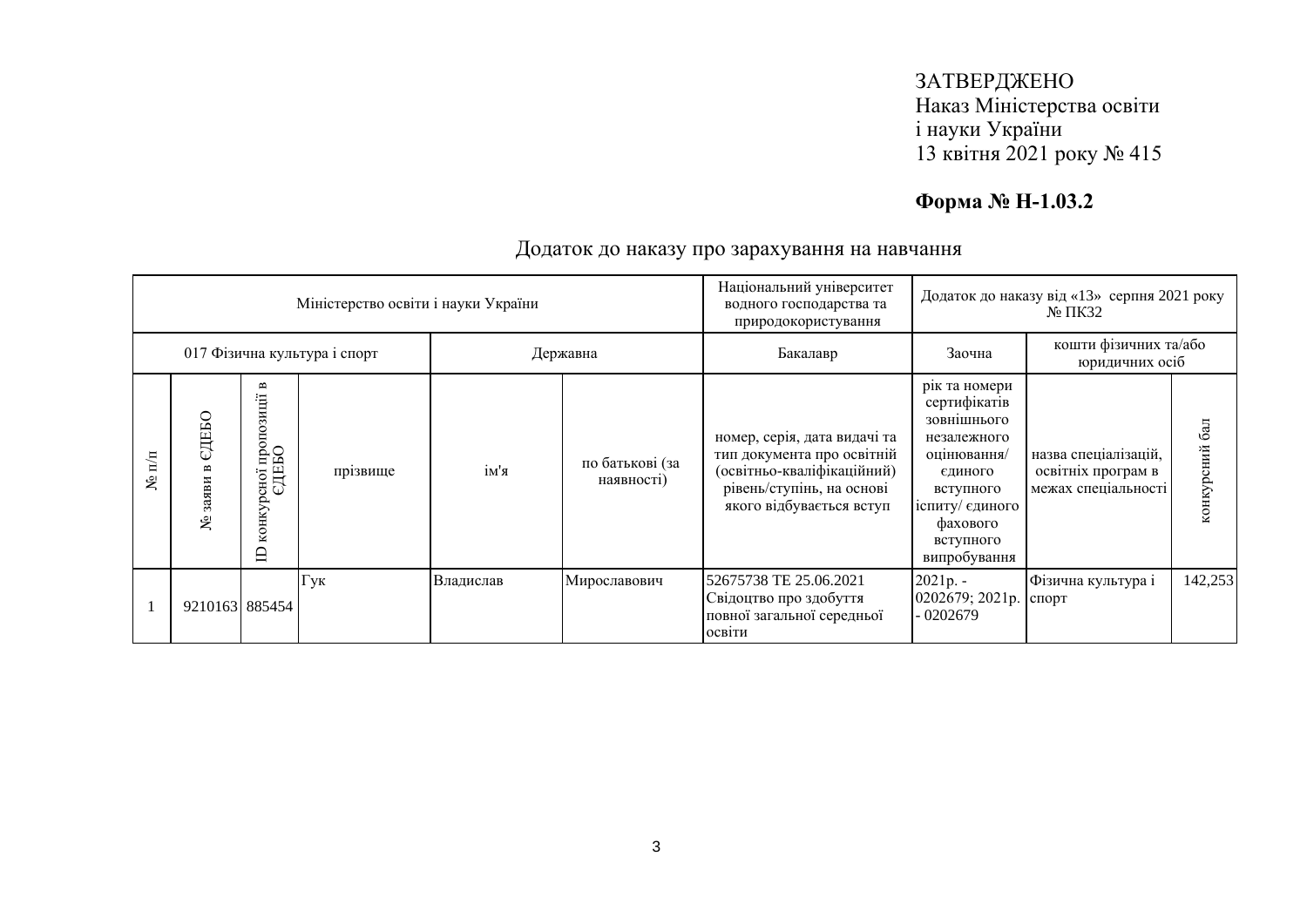# **Форма № Н-1.03.2**

|                   |                                     |                                                           | Міністерство освіти і науки України |           |                               | Національний університет<br>водного господарства та<br>природокористування                                                                        | Додаток до наказу від «13» серпня 2021 року<br>$\mathbb{N}^{\circ}$ IIK32                                                                                      |                                                                      |                  |
|-------------------|-------------------------------------|-----------------------------------------------------------|-------------------------------------|-----------|-------------------------------|---------------------------------------------------------------------------------------------------------------------------------------------------|----------------------------------------------------------------------------------------------------------------------------------------------------------------|----------------------------------------------------------------------|------------------|
|                   | 051 Економіка<br>Державна           |                                                           |                                     |           |                               | Бакалавр                                                                                                                                          | Заочна                                                                                                                                                         | кошти фізичних та/або<br>юридичних осіб                              |                  |
| $\mathbb{H}$<br>ع | ДЕБО<br>Cı)<br>3a <sub>5</sub><br>٤ | Б<br>осно1 пропозиції і<br>ЄДЕБО<br>конкур<br>$\triangle$ | прізвище                            | ім'я      | по батькові (за<br>наявності) | номер, серія, дата видачі та<br>тип документа про освітній<br>(освітньо-кваліфікаційний)<br>рівень/ступінь, на основі<br>якого відбувається вступ | рік та номери<br>сертифікатів<br>зовнішнього<br>незалежного<br>оцінювання/<br>єдиного<br>вступного<br>іспиту/ єдиного<br>фахового<br>вступного<br>випробування | назва спеціалізацій,<br>освітніх програм в<br>межах спеціальності    | 6a<br>конкурсний |
|                   | 9964489 859537                      |                                                           | Дружко                              | Олександр | Григорійович                  | 52324738 HP 30.06.2021<br>Свідоцтво про здобуття<br>повної загальної середньої<br>освіти                                                          | 2021p. -<br>0392793; 2021p.<br>- 0392793;<br>$2021p. -$<br>0392793                                                                                             | Бізнес-аналітика та<br>управління<br>персоналом і<br>економіка праці | 165,880          |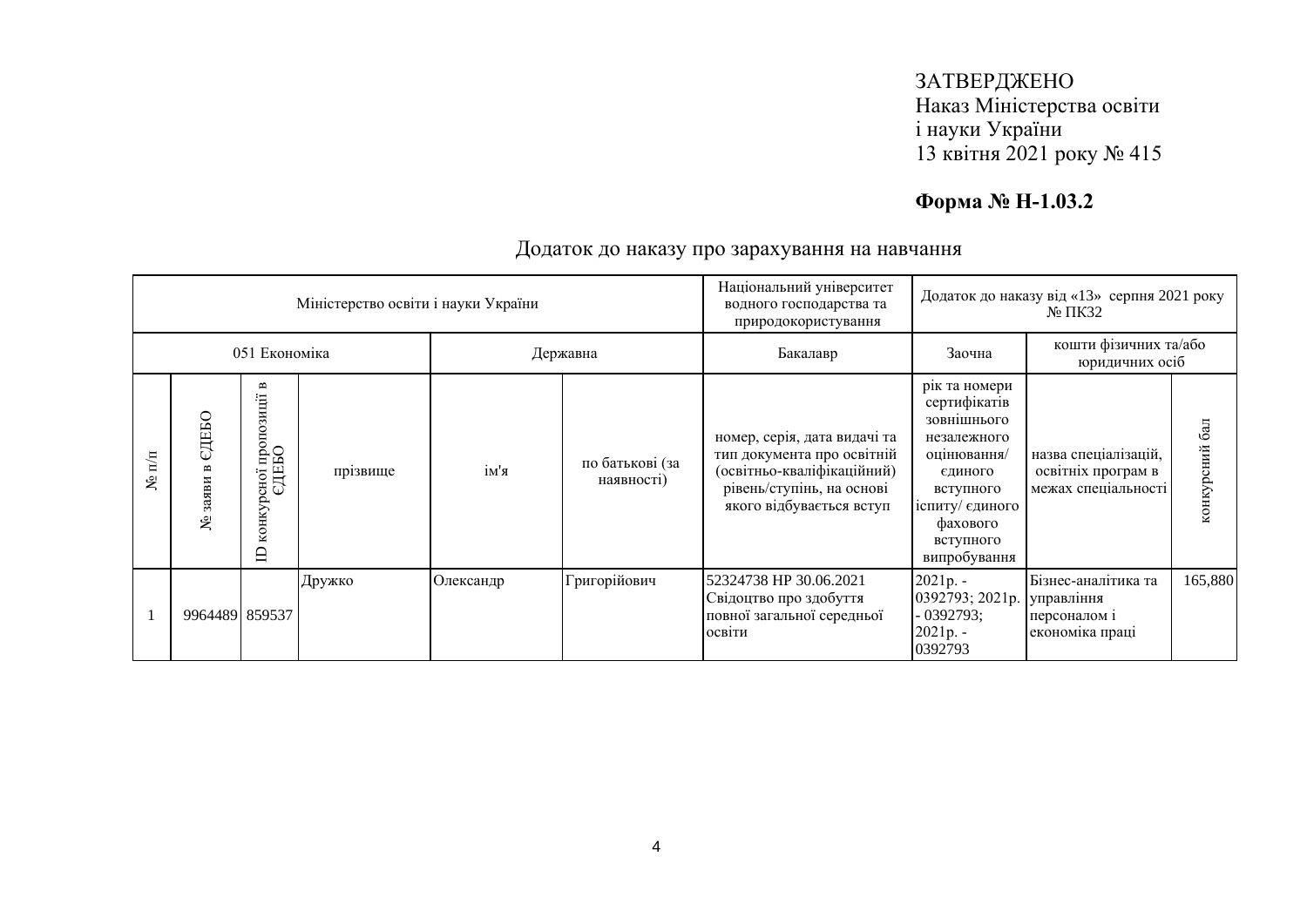# **Форма № Н-1.03.2**

|                  |                                     |                                                                     | Міністерство освіти і науки України |          |                               | Національний університет<br>водного господарства та<br>природокористування                                                                        | Додаток до наказу від «13» серпня 2021 року<br>$\mathbb{N}^{\circ}$ TIK32                                                                                      |                                                                   |                  |
|------------------|-------------------------------------|---------------------------------------------------------------------|-------------------------------------|----------|-------------------------------|---------------------------------------------------------------------------------------------------------------------------------------------------|----------------------------------------------------------------------------------------------------------------------------------------------------------------|-------------------------------------------------------------------|------------------|
|                  |                                     | 061 Журналістика                                                    |                                     |          | Державна                      | Бакалавр                                                                                                                                          | Заочна                                                                                                                                                         | кошти фізичних та/або<br>юридичних осіб                           |                  |
| $\mathbf{N}$ π/π | ЄДЕБО<br>$\mathbf{a}$<br>заяви<br>ৼ | $\blacksquare$<br>сної пропозиції<br>ЄДЕБО<br>конкур<br>$\triangle$ | прізвище                            | ім'я     | по батькові (за<br>наявності) | номер, серія, дата видачі та<br>тип документа про освітній<br>(освітньо-кваліфікаційний)<br>рівень/ступінь, на основі<br>якого відбувається вступ | рік та номери<br>сертифікатів<br>зовнішнього<br>незалежного<br>оцінювання/<br>єдиного<br>вступного<br>іспиту/ єдиного<br>фахового<br>вступного<br>випробування | назва спеціалізацій,<br>освітніх програм в<br>межах спеціальності | 6a<br>конкурсний |
|                  | 10010634 827423                     |                                                                     | Ільчук                              | Софія    | Юріївна                       | 51980085 PB 10.07.2020<br>Свідоцтво про здобуття<br>повної загальної середньої<br>освіти                                                          | $2020p. -$<br>0128329; 2020p.<br>$-0128329;$<br>$2020p. -$<br>0128329                                                                                          | Журналістика                                                      | 127,816          |
| 2                | 9895466 827423                      |                                                                     | Присяжнюк                           | Христина | Олексіївна                    | 52234153 TM 26.06.2021<br>Свідоцтво про здобуття<br>повної загальної середньої<br>освіти                                                          | 2021p. -<br>0193419; 2021p.<br>$-0193419;$<br>2021p. -<br>0193419                                                                                              | Журналістика                                                      | 135,512          |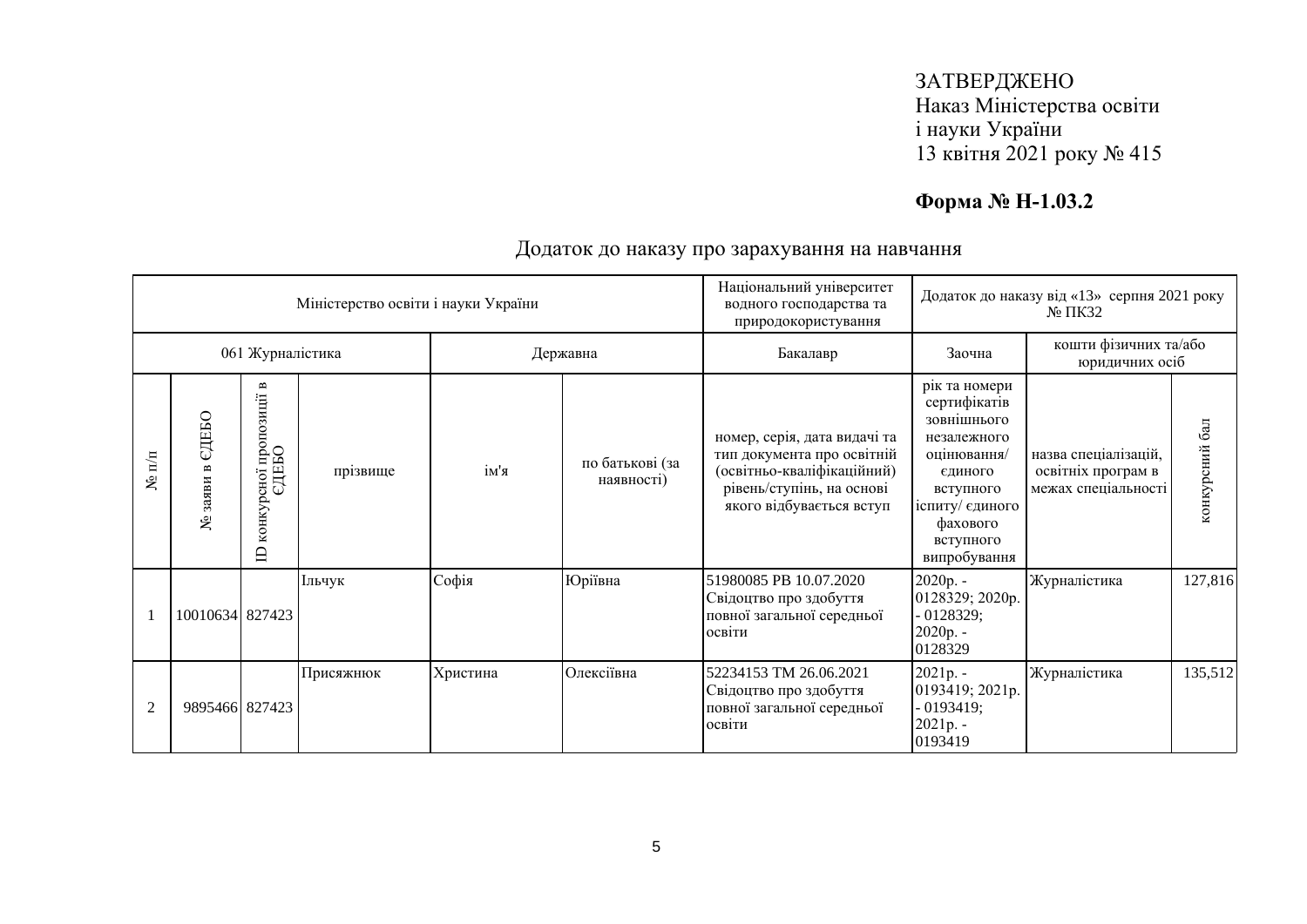|  | 956733618274231 | Гокарсва | Дар`я | ригорівна | 51037293 PB 23.06.2019<br>Свідоцтво про здобуття<br>повної загальної середньої<br>ОСВІТИ | $2019p. -$<br>0129337; 2019p.<br>$-0129337:$<br>2019p. | Журналістика | 130,936 |
|--|-----------------|----------|-------|-----------|------------------------------------------------------------------------------------------|--------------------------------------------------------|--------------|---------|
|  |                 |          |       |           |                                                                                          | 0129337                                                |              |         |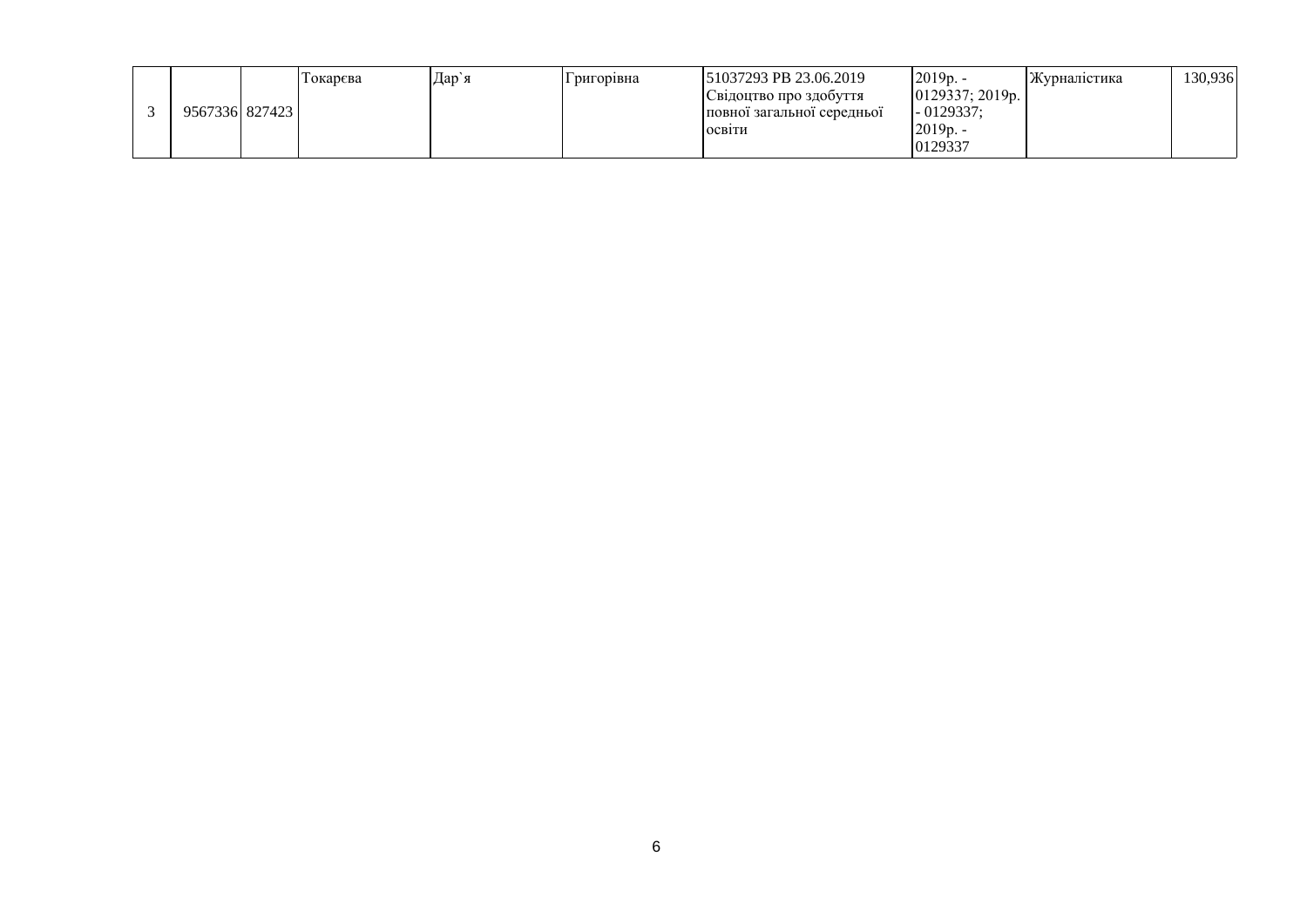# **Форма № Н-1.03.2**

|                   |                           |                                                           | Міністерство освіти і науки України |         |                               | Національний університет<br>водного господарства та<br>природокористування                                                                        | Додаток до наказу від «13» серпня 2021 року<br>$\mathbb{N}^{\circ}$ TIK32                                                                                      |                                                                   |                  |
|-------------------|---------------------------|-----------------------------------------------------------|-------------------------------------|---------|-------------------------------|---------------------------------------------------------------------------------------------------------------------------------------------------|----------------------------------------------------------------------------------------------------------------------------------------------------------------|-------------------------------------------------------------------|------------------|
|                   | 071 Облік і оподаткування |                                                           |                                     |         | Державна                      | Бакалавр                                                                                                                                          | Заочна                                                                                                                                                         | кошти фізичних та/або<br>юридичних осіб                           |                  |
| $\mathbb{E}$<br>ع | ДЕБО<br>Cı)<br>335<br>٤   | Б<br>осної пропозиції і<br>ЄДЕБО<br>конкур<br>$\triangle$ | прізвище                            | ім'я    | по батькові (за<br>наявності) | номер, серія, дата видачі та<br>тип документа про освітній<br>(освітньо-кваліфікаційний)<br>рівень/ступінь, на основі<br>якого відбувається вступ | рік та номери<br>сертифікатів<br>зовнішнього<br>незалежного<br>оцінювання/<br>єдиного<br>вступного<br>іспиту/ єдиного<br>фахового<br>вступного<br>випробування | назва спеціалізацій,<br>освітніх програм в<br>межах спеціальності | 6a<br>конкурсний |
|                   | 9848657 823911            |                                                           | Демянчук                            | Віталій | Васильович                    | 51330019 PB 23.06.2019<br>Свідоцтво про здобуття<br>повної загальної середньої<br>освіти                                                          | 2019p. -<br>0025229; 2019p.<br>$-0025229;$<br>2019p. -<br>0025229                                                                                              | Облік і<br>оподаткування                                          | 189,696          |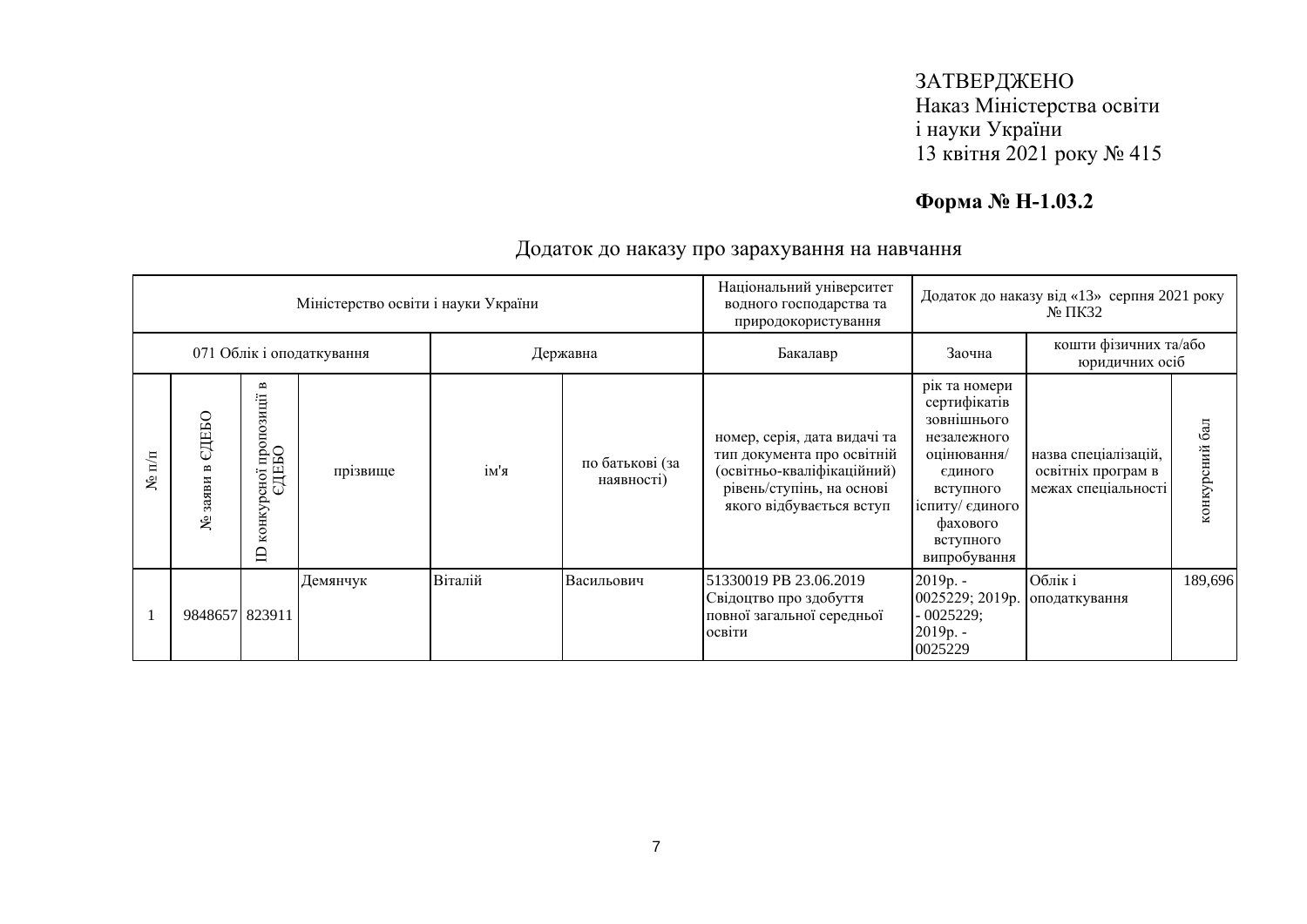# **Форма № Н-1.03.2**

|                   |                         |                                                           | Міністерство освіти і науки України |       |                               | Національний університет<br>водного господарства та<br>природокористування                                                                        | Додаток до наказу від «13» серпня 2021 року<br>$\mathbb{N}^{\circ}$ IIK32                                                                                      |                                                                   |                  |
|-------------------|-------------------------|-----------------------------------------------------------|-------------------------------------|-------|-------------------------------|---------------------------------------------------------------------------------------------------------------------------------------------------|----------------------------------------------------------------------------------------------------------------------------------------------------------------|-------------------------------------------------------------------|------------------|
|                   |                         | 073 Менеджмент                                            |                                     |       | Державна                      | Бакалавр                                                                                                                                          | Заочна                                                                                                                                                         | кошти фізичних та/або<br>юридичних осіб                           |                  |
| $\mathbb{E}$<br>ع | ДЕБО<br>Cı)<br>335<br>٤ | Б<br>осної пропозиції і<br>ЄДЕБО<br>конкур<br>$\triangle$ | прізвище                            | ім'я  | по батькові (за<br>наявності) | номер, серія, дата видачі та<br>тип документа про освітній<br>(освітньо-кваліфікаційний)<br>рівень/ступінь, на основі<br>якого відбувається вступ | рік та номери<br>сертифікатів<br>зовнішнього<br>незалежного<br>оцінювання/<br>єдиного<br>вступного<br>іспиту/ єдиного<br>фахового<br>вступного<br>випробування | назва спеціалізацій,<br>освітніх програм в<br>межах спеціальності | 6a<br>конкурсний |
|                   | 9708502 841065          |                                                           | Середа                              | Марія | Ярославівна                   | 51981894 PB 10.07.2020<br>Свідоцтво про здобуття<br>повної загальної середньої<br>освіти                                                          | 2021p. -<br>0252155; 2020p.<br>$-0288664;$<br>2020p. -<br>0288664                                                                                              | Менеджмент                                                        | 134,888          |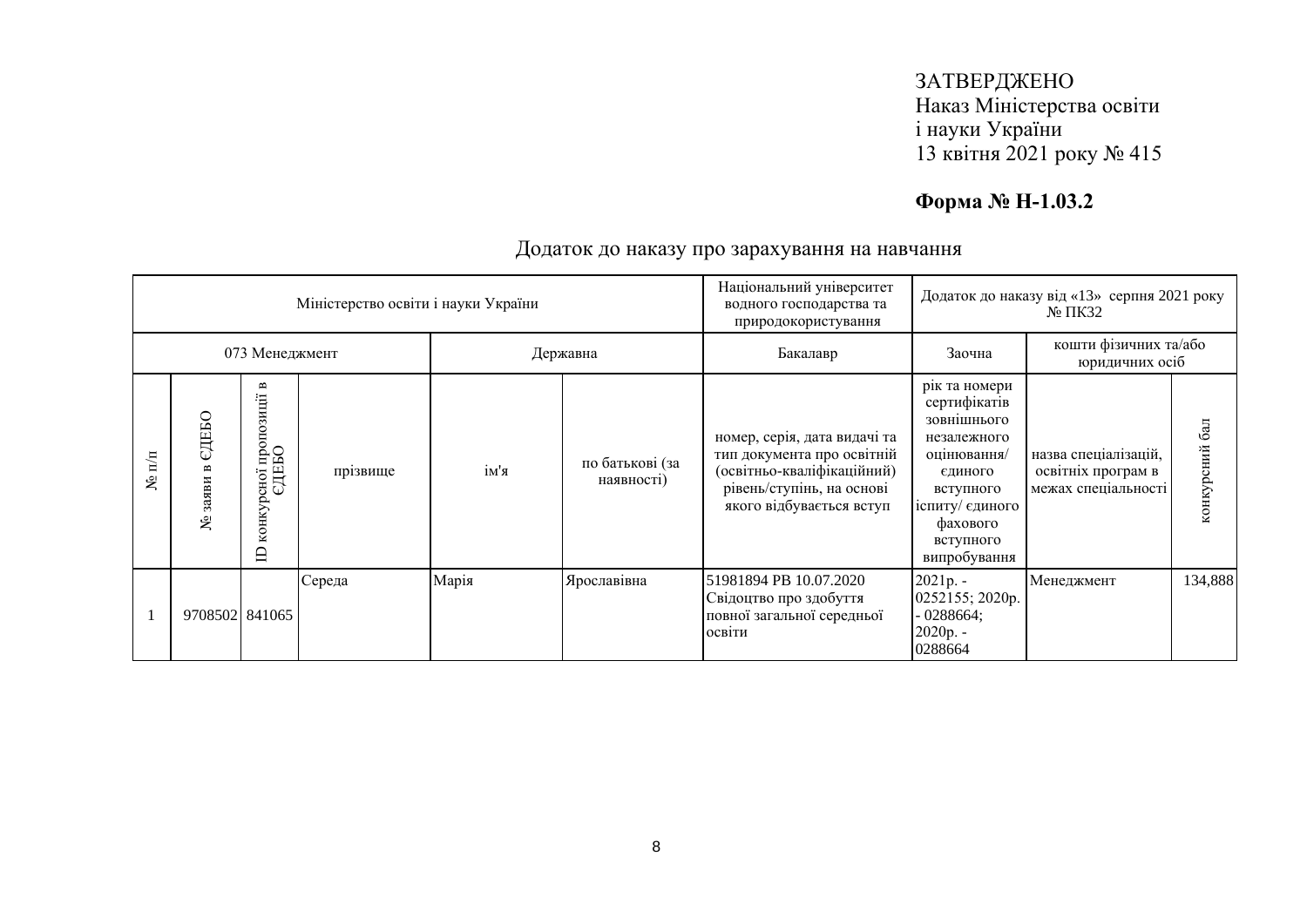# **Форма № Н-1.03.2**

|                  |                                  |                                                          | Міністерство освіти і науки України |           |                               | Національний університет<br>водного господарства та                                                                                               |                                                                                                                                                                | Додаток до наказу від «13» серпня 2021 року<br>№ ПКЗ2             |                |  |
|------------------|----------------------------------|----------------------------------------------------------|-------------------------------------|-----------|-------------------------------|---------------------------------------------------------------------------------------------------------------------------------------------------|----------------------------------------------------------------------------------------------------------------------------------------------------------------|-------------------------------------------------------------------|----------------|--|
|                  |                                  | 075 Маркетинг                                            |                                     |           | Державна                      | природокористування<br>Бакалавр                                                                                                                   | кошти фізичних та/або<br>Заочна<br>юридичних осіб                                                                                                              |                                                                   |                |  |
| $\mathbf{N}$ π/π | едньо<br>$\mathbf{B}$<br>№ заяви | осноі пропозиції в<br>ЄДЕБО<br>конкурсної<br>$\triangle$ | прізвище                            | ім'я      | по батькові (за<br>наявності) | номер, серія, дата видачі та<br>тип документа про освітній<br>(освітньо-кваліфікаційний)<br>рівень/ступінь, на основі<br>якого відбувається вступ | рік та номери<br>сертифікатів<br>зовнішнього<br>незалежного<br>оцінювання/<br>єдиного<br>вступного<br>іспиту/ єдиного<br>фахового<br>вступного<br>випробування | назва спеціалізацій,<br>освітніх програм в<br>межах спеціальності | конкурсний бал |  |
|                  | 9952737 858269                   |                                                          | Кундас                              | Софія     | Михайлівна                    | 51042699 PB 27.06.2019<br>Свідоцтво про здобуття<br>повної загальної середньої<br>освіти                                                          | 2019p. -<br>0186628; 2019p.<br>$-0186628;$<br>2019p. -<br>0186628                                                                                              | Маркетинг                                                         | 152,464        |  |
| $\overline{2}$   | 9720343 858269                   |                                                          | Павлик                              | Андрій    | Степанович                    | 009237 ГП 10.06.1994 Диплом<br>кваліфікованого робітника                                                                                          |                                                                                                                                                                | Маркетинг                                                         | 147,992        |  |
| 3                | 9838961 858269                   |                                                          | Позігун                             | Денис     | Миколайович                   | 045862 K18 30.06.2018<br>Диплом кваліфікованого<br>робітника                                                                                      |                                                                                                                                                                | Маркетинг                                                         | 140,504        |  |
| $\overline{4}$   | 9840935 858269                   |                                                          | Руцкий                              | Владислав | Андрійович                    | 48845185 HP 31.05.2016<br>Атестат про повну загальну<br>середню освіту                                                                            |                                                                                                                                                                | Маркетинг                                                         | 133,328        |  |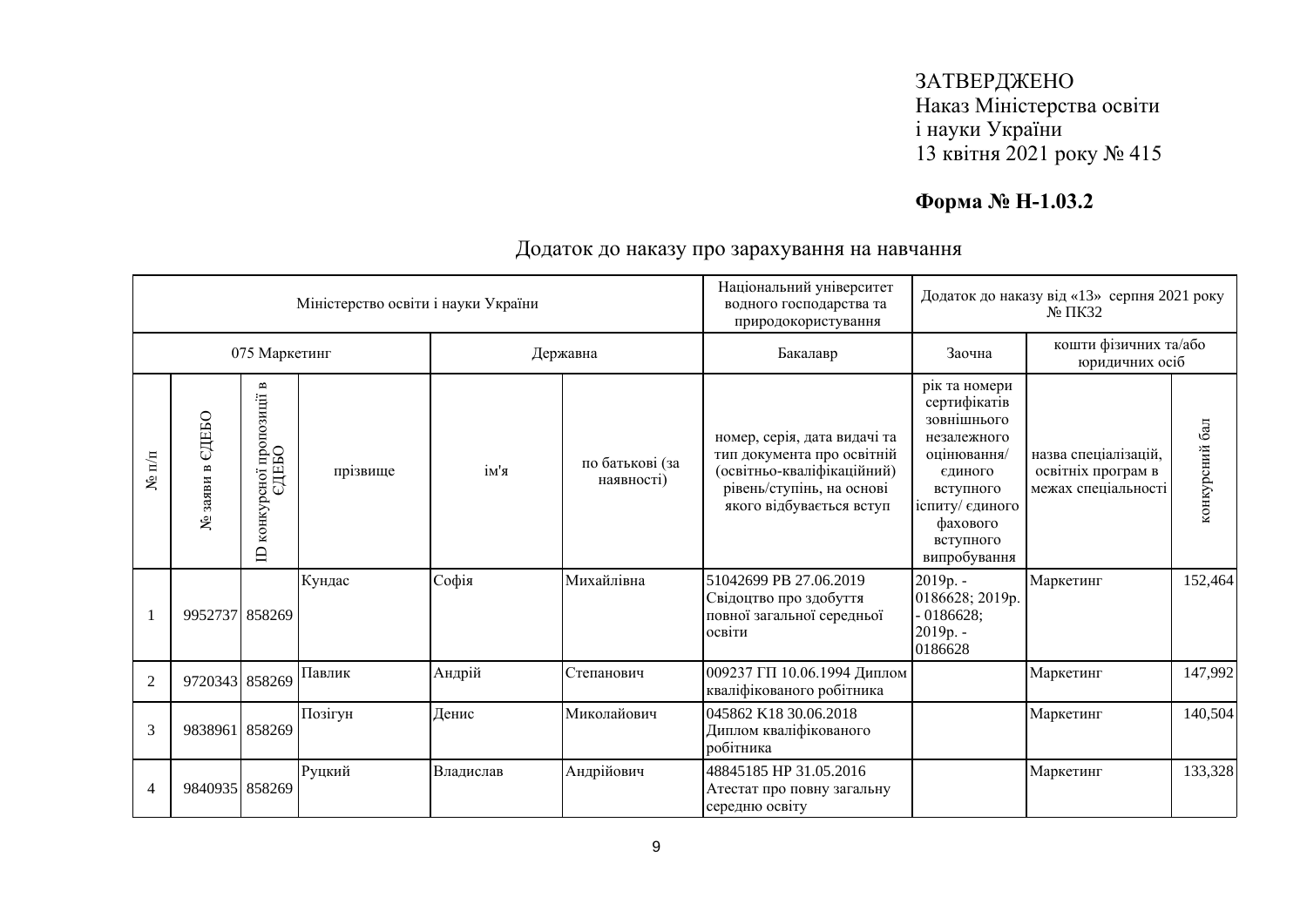# **Форма № Н-1.03.2**

|                         |                                     |                                                            | Міністерство освіти і науки України     |           |                               | Національний університет<br>Додаток до наказу від «13» серпня 2021 року<br>водного господарства та<br>$N2 \Pi K32$<br>природокористування         |                                                                                                                                                                |                                                                                                                                                               |                |
|-------------------------|-------------------------------------|------------------------------------------------------------|-----------------------------------------|-----------|-------------------------------|---------------------------------------------------------------------------------------------------------------------------------------------------|----------------------------------------------------------------------------------------------------------------------------------------------------------------|---------------------------------------------------------------------------------------------------------------------------------------------------------------|----------------|
|                         |                                     | діяльність                                                 | 076 Підприємництво, торгівля та біржова |           | Державна                      | Бакалавр                                                                                                                                          | Заочна                                                                                                                                                         | кошти фізичних та/або<br>юридичних осіб                                                                                                                       |                |
| $\mathbb{H}^{\Pi}$<br>۶ | едеью<br>$\mathbf{a}$<br>заяви<br>٤ | B<br>рсної пропозиції н<br>ЄДЕБО<br>конкур<br>$\mathbf{D}$ | прізвище                                | ім'я      | по батькові (за<br>наявності) | номер, серія, дата видачі та<br>тип документа про освітній<br>(освітньо-кваліфікаційний)<br>рівень/ступінь, на основі<br>якого відбувається вступ | рік та номери<br>сертифікатів<br>зовнішнього<br>незалежного<br>оцінювання/<br>єдиного<br>вступного<br>іспиту/ єдиного<br>фахового<br>вступного<br>випробування | назва спеціалізацій,<br>освітніх програм в<br>межах спеціальності                                                                                             | конкурсний бал |
|                         | 9586789 862134                      |                                                            | Бокарьов                                | Владислав | Вячеславович                  | 48814634 AK 30.06.2016<br>Атестат про повну загальну<br>середню освіту                                                                            |                                                                                                                                                                | Економіка<br>підприємства,<br>Економіка<br>туристичного,<br>готельного та<br>ресторанного<br>бізнесу,<br>Підприємництво,<br>торгівля та біржова<br>діяльність | 170,716        |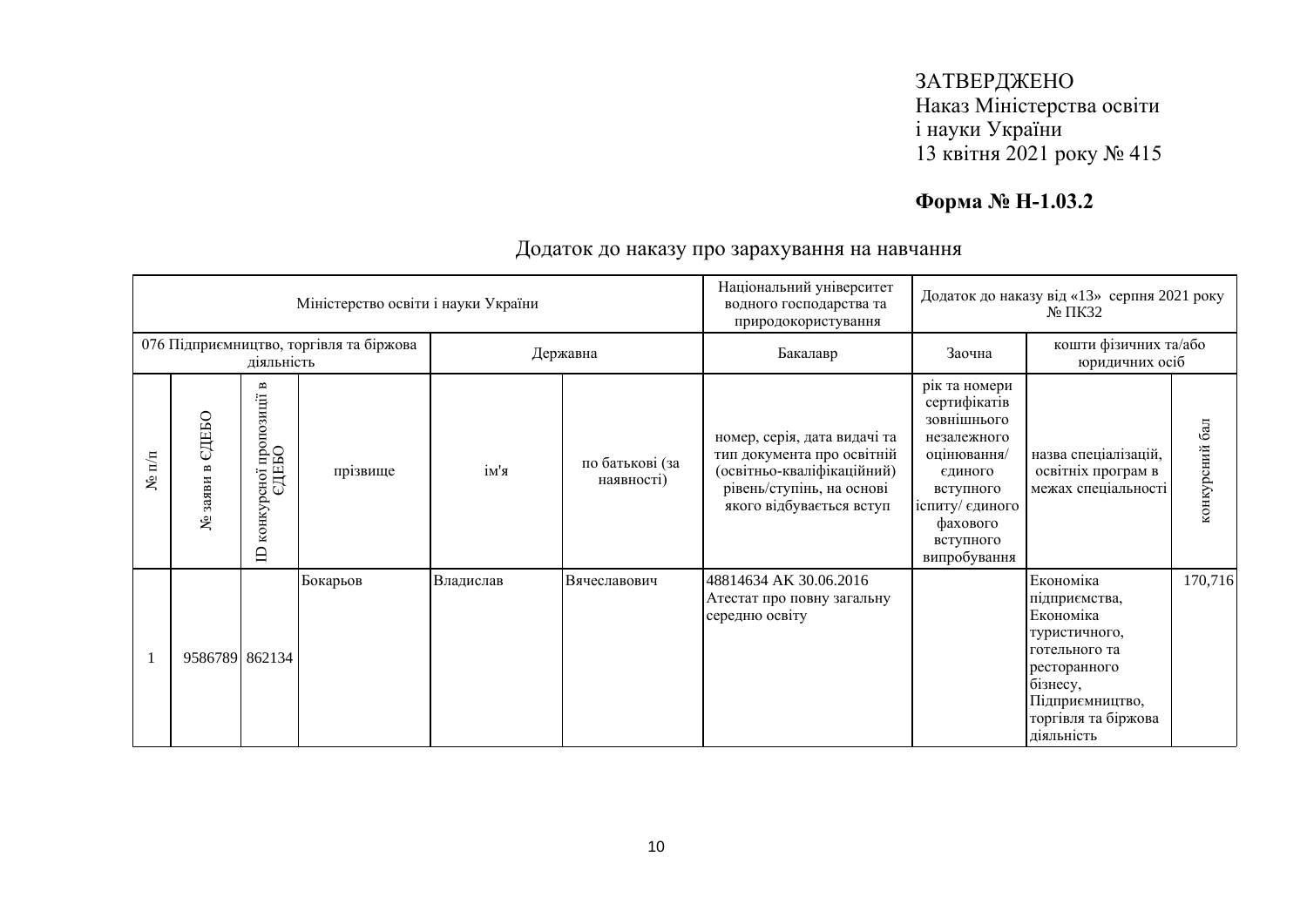| $\overline{2}$ | 9589557 862134 | Закревський | Владислав | Ігорович      | 47954785 EP 30.05.2015<br>Атестат про повну загальну<br>середню освіту                   |                                                                   | Економіка<br>підприємства,<br>Економіка<br>туристичного,<br>готельного та<br>ресторанного<br>бізнесу,<br>Підприємництво,<br>торгівля та біржова<br>діяльність | 155,428 |
|----------------|----------------|-------------|-----------|---------------|------------------------------------------------------------------------------------------|-------------------------------------------------------------------|---------------------------------------------------------------------------------------------------------------------------------------------------------------|---------|
| 3              | 9886720 862134 | Караман     | Маріанна  | Володимирівна | 52039322 BK 08.07.2020<br>Свідоцтво про здобуття<br>повної загальної середньої<br>освіти | 2020p. -<br>0036354; 2020p.<br>$-0036354;$<br>2020p. -<br>0036354 | Економіка<br>підприємства,<br>Економіка<br>туристичного,<br>готельного та<br>ресторанного<br>бізнесу,<br>Підприємництво,<br>торгівля та біржова<br>діяльність | 147,368 |
| 4              | 9576736 862134 | Лісовський  | Костянтин | Сергійович    | 49848151 MK 23.06.2017<br>Атестат про повну загальну<br>середню освіту                   |                                                                   | Економіка<br>підприємства,<br>Економіка<br>туристичного,<br>готельного та<br>ресторанного<br>бізнесу,<br>Підприємництво,<br>торгівля та біржова<br>діяльність | 165,308 |
| 5              | 9587835 862134 | Німенко     | Олександр | Юрійович      | 17985821 KX 22.06.2002<br>Атестат про повну загальну<br>середню освіту                   |                                                                   | Економіка<br>підприємства,<br>Економіка<br>туристичного,<br>готельного та<br>ресторанного<br>бізнесу,<br>Підприємництво,<br>торгівля та біржова<br>діяльність | 161,252 |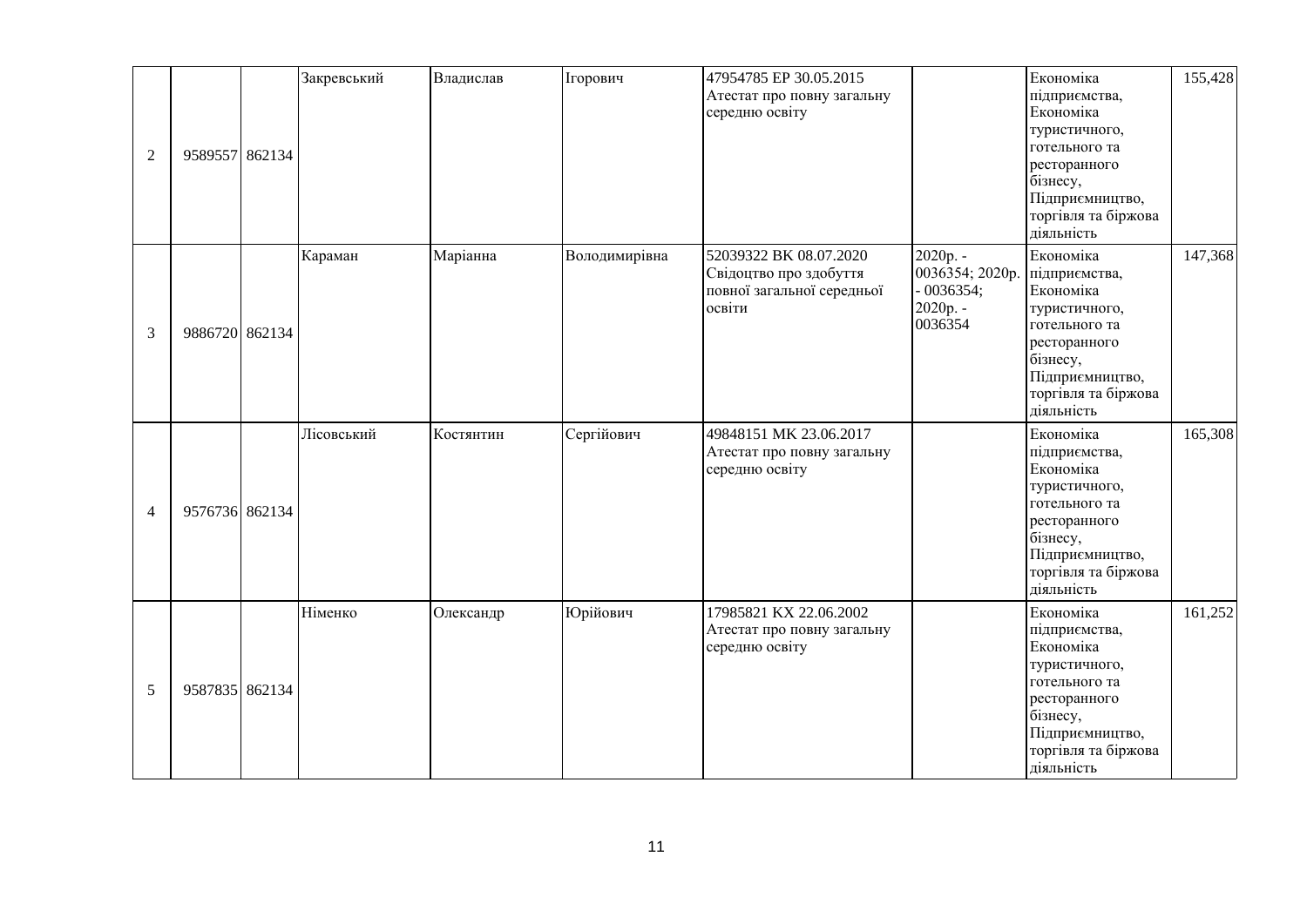|          |                 | Соловонюк | Тетяна | Олександрівна | 48031084 PB 30.05.2015     | $2021p. -$                      | Економіка           | 185,016 |
|----------|-----------------|-----------|--------|---------------|----------------------------|---------------------------------|---------------------|---------|
|          |                 |           |        |               | Атестат про повну загальну | 0379895; 2021р.   підприємства, |                     |         |
|          |                 |           |        |               | середню освіту             | $-0379895;$                     | Економіка           |         |
|          |                 |           |        |               |                            | $2021p. -$                      | туристичного,       |         |
| $\sigma$ | 887392218621341 |           |        |               |                            | 0379895                         | Іготельного та      |         |
|          |                 |           |        |               |                            |                                 | ресторанного        |         |
|          |                 |           |        |               |                            |                                 | ознесу,             |         |
|          |                 |           |        |               |                            |                                 | Підприємництво,     |         |
|          |                 |           |        |               |                            |                                 | торгівля та біржова |         |
|          |                 |           |        |               |                            |                                 | Д1ЯЛЬН1СТЬ          |         |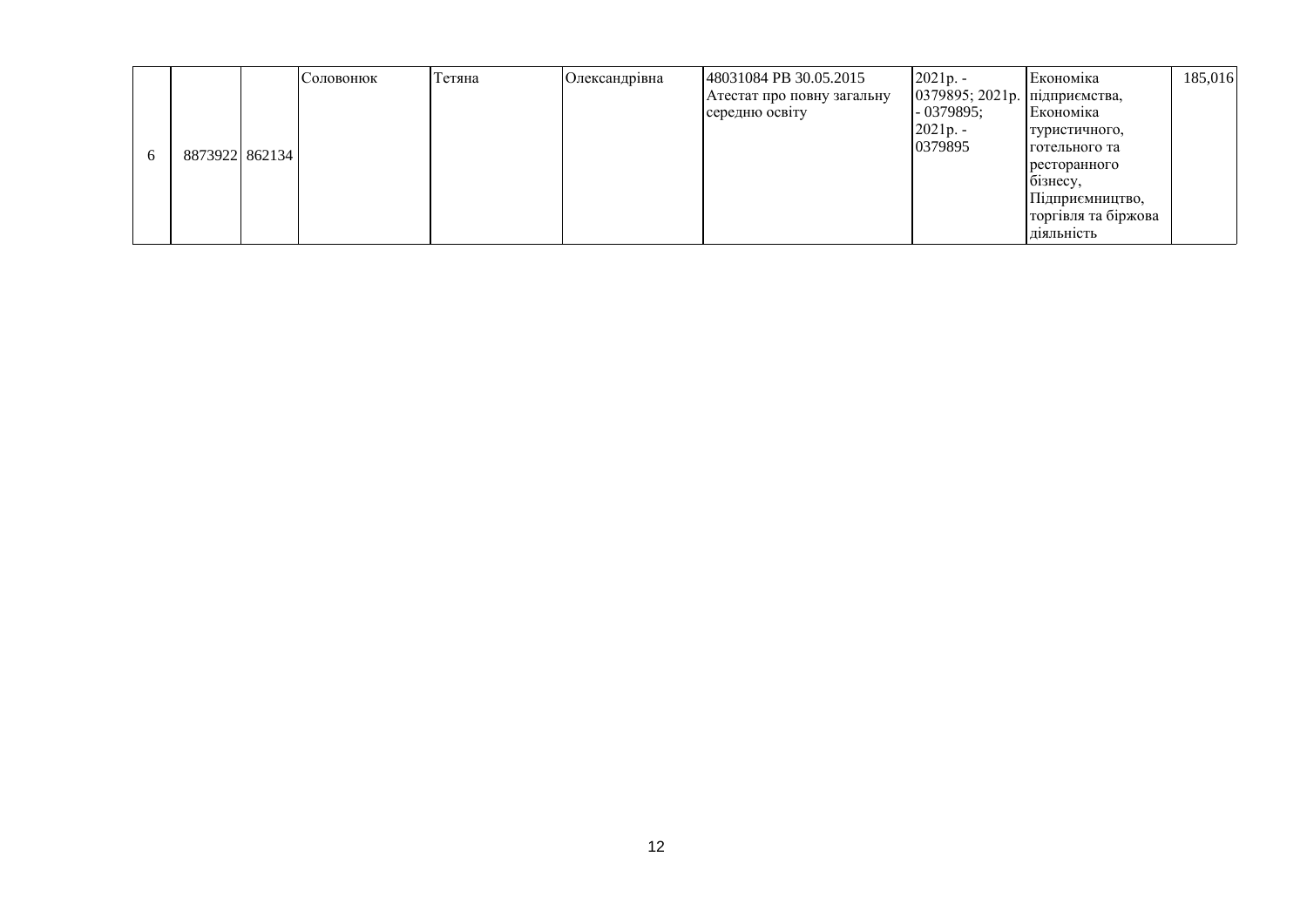# **Форма № Н-1.03.2**

|                  |                      |                                                                  | Міністерство освіти і науки України |        |                               | Національний університет<br>водного господарства та<br>природокористування                                                                        | Додаток до наказу від «13» серпня 2021 року<br>№ ПКЗ2                                                                                                          |                                                                   |                |  |
|------------------|----------------------|------------------------------------------------------------------|-------------------------------------|--------|-------------------------------|---------------------------------------------------------------------------------------------------------------------------------------------------|----------------------------------------------------------------------------------------------------------------------------------------------------------------|-------------------------------------------------------------------|----------------|--|
|                  |                      | 081 Право                                                        |                                     |        | Державна                      | Бакалавр                                                                                                                                          | Заочна                                                                                                                                                         | кошти фізичних та/або<br>юридичних осіб                           |                |  |
| $\mathbf{N}$ υνι | едеь<br>заяви в<br>ع | $\mathbf{B}$<br>пропозиції<br>едньо<br>конкурсної<br>$\triangle$ | прізвище                            | ім'я   | по батькові (за<br>наявності) | номер, серія, дата видачі та<br>тип документа про освітній<br>(освітньо-кваліфікаційний)<br>рівень/ступінь, на основі<br>якого відбувається вступ | рік та номери<br>сертифікатів<br>зовнішнього<br>незалежного<br>оцінювання/<br>єдиного<br>вступного<br>іспиту/ єдиного<br>фахового<br>вступного<br>випробування | назва спеціалізацій.<br>освітніх програм в<br>межах спеціальності | конкурсний бал |  |
|                  | 9119008 861186       |                                                                  | Артеменко                           | Сергій | Іванович                      | 092248 А 16.07.1990 Атестат<br>про повну загальну середню<br><b>OCBITY</b>                                                                        | 2021p. -<br>0374760; 2021p.<br>$-0374760;$<br>$2021p. -$<br>0374760                                                                                            | Право                                                             | 147,992        |  |
| $\overline{2}$   | 9587015 861186       |                                                                  | Берташ                              | Марина | Сергіївна                     | 51985439 PB 10.07.2020<br>Свідоцтво про здобуття<br>повної загальної середньої<br>освіти                                                          | 2020p. -<br>0353627; 2020p.<br>$-0353627;$<br>2020p. -<br>0353627                                                                                              | Право                                                             | 167,232        |  |
| 3                | 9296299 861186       |                                                                  | Богаченко                           | Микола | Миколайович                   | 46528556 KX 01.07.2014<br>Атестат про повну загальну<br>середню освіту                                                                            |                                                                                                                                                                | Право                                                             | 161,928        |  |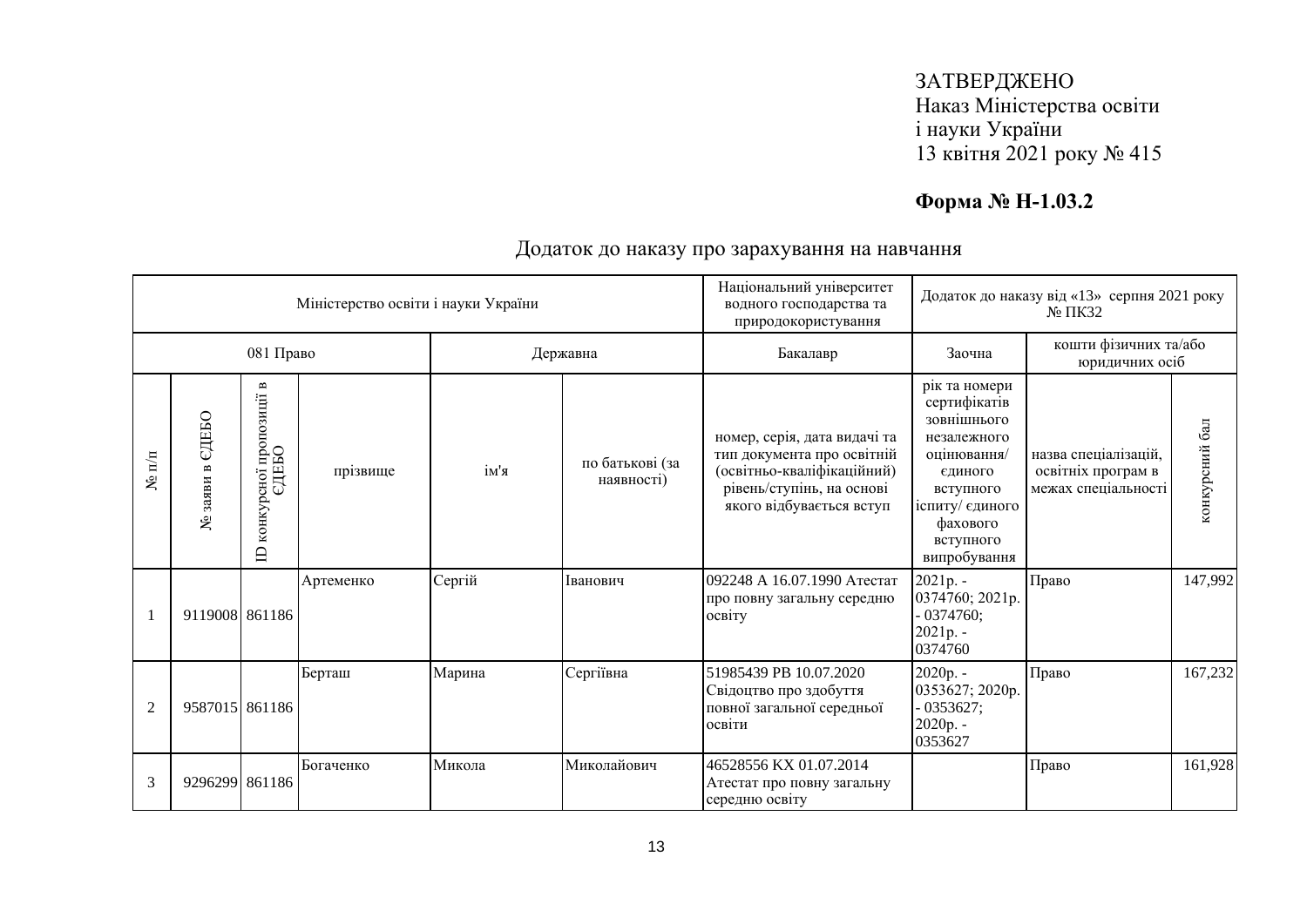| $\overline{4}$ | 9294043 861186  | Друзяка  | Вікторія | Миколаївна | 47957556 EP 30.05.2015<br>Атестат про повну загальну<br>середню освіту                   |                                                                      | Право | 160,472 |
|----------------|-----------------|----------|----------|------------|------------------------------------------------------------------------------------------|----------------------------------------------------------------------|-------|---------|
|                | 10001703 861186 | Кондрась | Роман    | Богданович | 52853201 PB 30.06.2021<br>Свідоцтво про здобуття<br>повної загальної середньої<br>освіти | 2021p. -<br>0097116; 2021p.<br>$-0097116$ :<br>$2021p. -$<br>0097116 | Право | 153,296 |
| 6              | 9294997 861186  | Масалов  | Антон    | Васильович | 24975760 HP 21.06.2004<br>Атестат про повну загальну<br>середню освіту                   |                                                                      | Право | 158,600 |
|                | 9243169 861186  | Скиба    | Калєрія  | Сергіївна  | 42425098 HK 12.05.2012<br>Атестат про повну загальну<br>середню освіту                   |                                                                      | Право | 154,128 |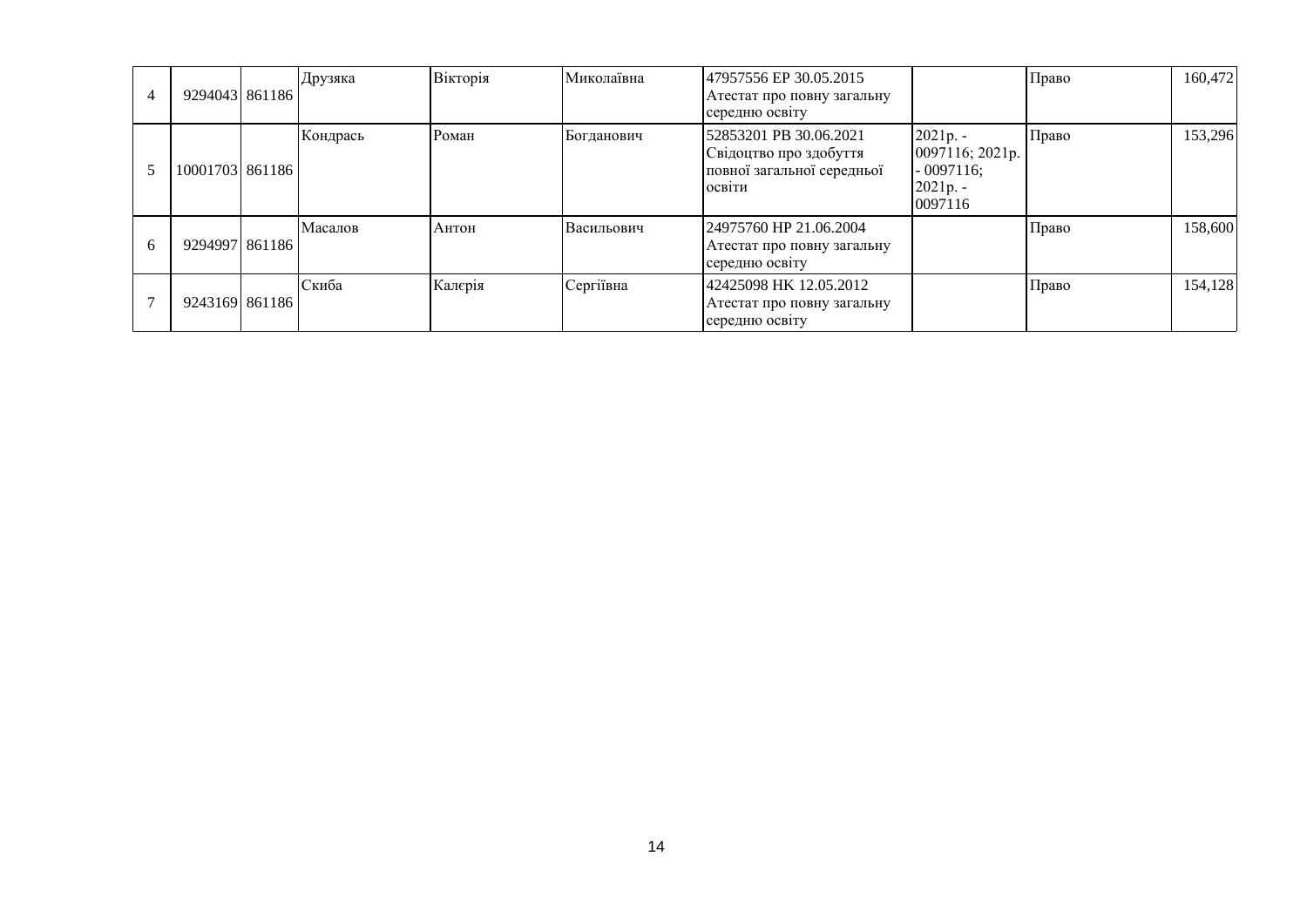# **Форма № Н-1.03.2**

|                   |                           |                                                                        | Міністерство освіти і науки України |            |                                                                                          | Національний університет<br>водного господарства та<br>природокористування                                                                        | Додаток до наказу від «13» серпня 2021 року<br>$N2 \Pi K32$                                                                                                    |                                                                   |                  |
|-------------------|---------------------------|------------------------------------------------------------------------|-------------------------------------|------------|------------------------------------------------------------------------------------------|---------------------------------------------------------------------------------------------------------------------------------------------------|----------------------------------------------------------------------------------------------------------------------------------------------------------------|-------------------------------------------------------------------|------------------|
|                   | 101 Екологія<br>Державна  |                                                                        |                                     |            |                                                                                          | Бакалавр                                                                                                                                          | Заочна                                                                                                                                                         | кошти фізичних та/або<br>юридичних осіб                           |                  |
| $\mathbb{H}$<br>ৼ | ДЕБО<br>ω<br>заяви<br>٤   | $\blacksquare$<br>осної пропозиції і<br>СДЕБО<br>конкур<br>$\triangle$ | прізвище                            | ім'я       | по батькові (за<br>наявності)                                                            | номер, серія, дата видачі та<br>тип документа про освітній<br>(освітньо-кваліфікаційний)<br>рівень/ступінь, на основі<br>якого відбувається вступ | рік та номери<br>сертифікатів<br>зовнішнього<br>незалежного<br>оцінювання/<br>єдиного<br>вступного<br>іспиту/ єдиного<br>фахового<br>вступного<br>випробування | назва спеціалізацій,<br>освітніх програм в<br>межах спеціальності | 6a<br>конкурсний |
|                   | Глібчук<br>9714609 832277 |                                                                        | Володимир                           | Васильович | 52120309 BA 06.11.2020<br>Свідоцтво про здобуття<br>повної загальної середньої<br>освіти |                                                                                                                                                   | Екологія                                                                                                                                                       | 125,280                                                           |                  |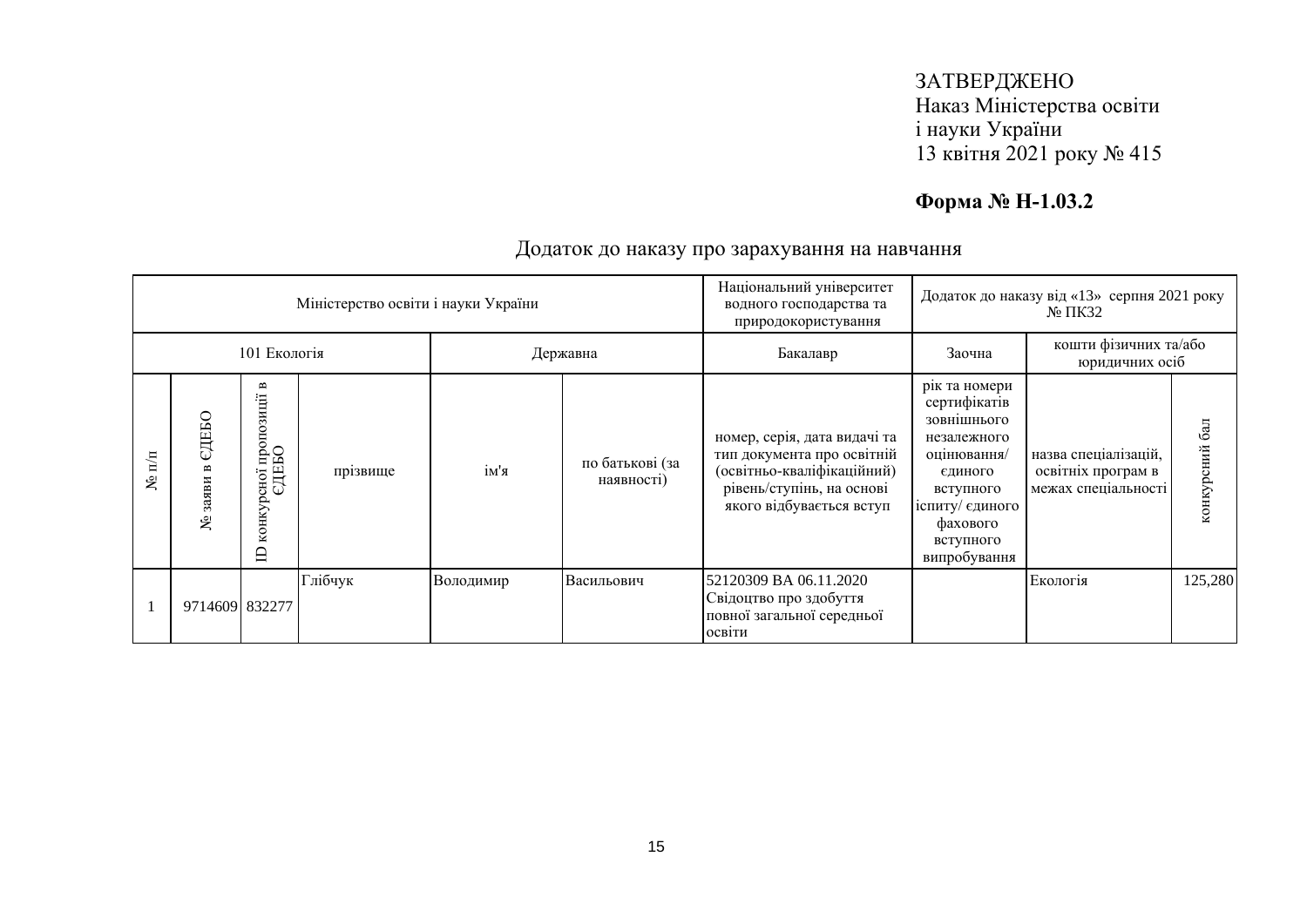# **Форма № Н-1.03.2**

|                  |                               |                                                                       | Міністерство освіти і науки України |         |                               | Національний університет<br>Додаток до наказу від «13» серпня 2021 року<br>водного господарства та<br>$N2 \Pi K32$<br>природокористування         |                                                                                                                                                                |                                                                                   |                   |
|------------------|-------------------------------|-----------------------------------------------------------------------|-------------------------------------|---------|-------------------------------|---------------------------------------------------------------------------------------------------------------------------------------------------|----------------------------------------------------------------------------------------------------------------------------------------------------------------|-----------------------------------------------------------------------------------|-------------------|
|                  |                               | 106 Географія                                                         |                                     |         | Державна                      | Бакалавр                                                                                                                                          | кошти фізичних та/або<br>Заочна<br>юридичних осіб                                                                                                              |                                                                                   |                   |
| $\mathbf{N}$ π/π | ЄДЕБО<br>$\sim$<br>заяви<br>٤ | $\mathbf{m}$<br>осної пропозиції в<br>ЄДЕБО<br>конкур<br>$\mathbf{D}$ | прізвище                            | ім'я    | по батькові (за<br>наявності) | номер, серія, дата видачі та<br>тип документа про освітній<br>(освітньо-кваліфікаційний)<br>рівень/ступінь, на основі<br>якого відбувається вступ | рік та номери<br>сертифікатів<br>зовнішнього<br>незалежного<br>оцінювання/<br>єдиного<br>вступного<br>іспиту/ єдиного<br>фахового<br>вступного<br>випробування | назва спеціалізацій,<br>освітніх програм в<br>межах спеціальності                 | бал<br>конкурсний |
|                  | 9035142 865722                |                                                                       | Бризіцький                          | Юрій    | Іванович                      | 50148605 XM 23.06.2018<br>Атестат про повну загальну<br>середню освіту                                                                            | 2021p. -<br>0230170; 2021p.<br>$-0230170;$<br>$2021p. -$<br>0230170                                                                                            | Конструктивна<br>географія,<br>управління водними<br>та мінеральними<br>ресурсами | 135,200           |
| $\overline{2}$   | 9890891 865722                |                                                                       | Громов                              | Олексій | Сергійович                    | 38397830 KB 30.06.2010<br>Атестат про повну загальну<br>середню освіту                                                                            | 2021p. -<br>0373261; 2021p.<br>$-0373261;$<br>2021p. -<br>0373261                                                                                              | Конструктивна<br>географія,<br>управління водними<br>та мінеральними<br>ресурсами | 144,976           |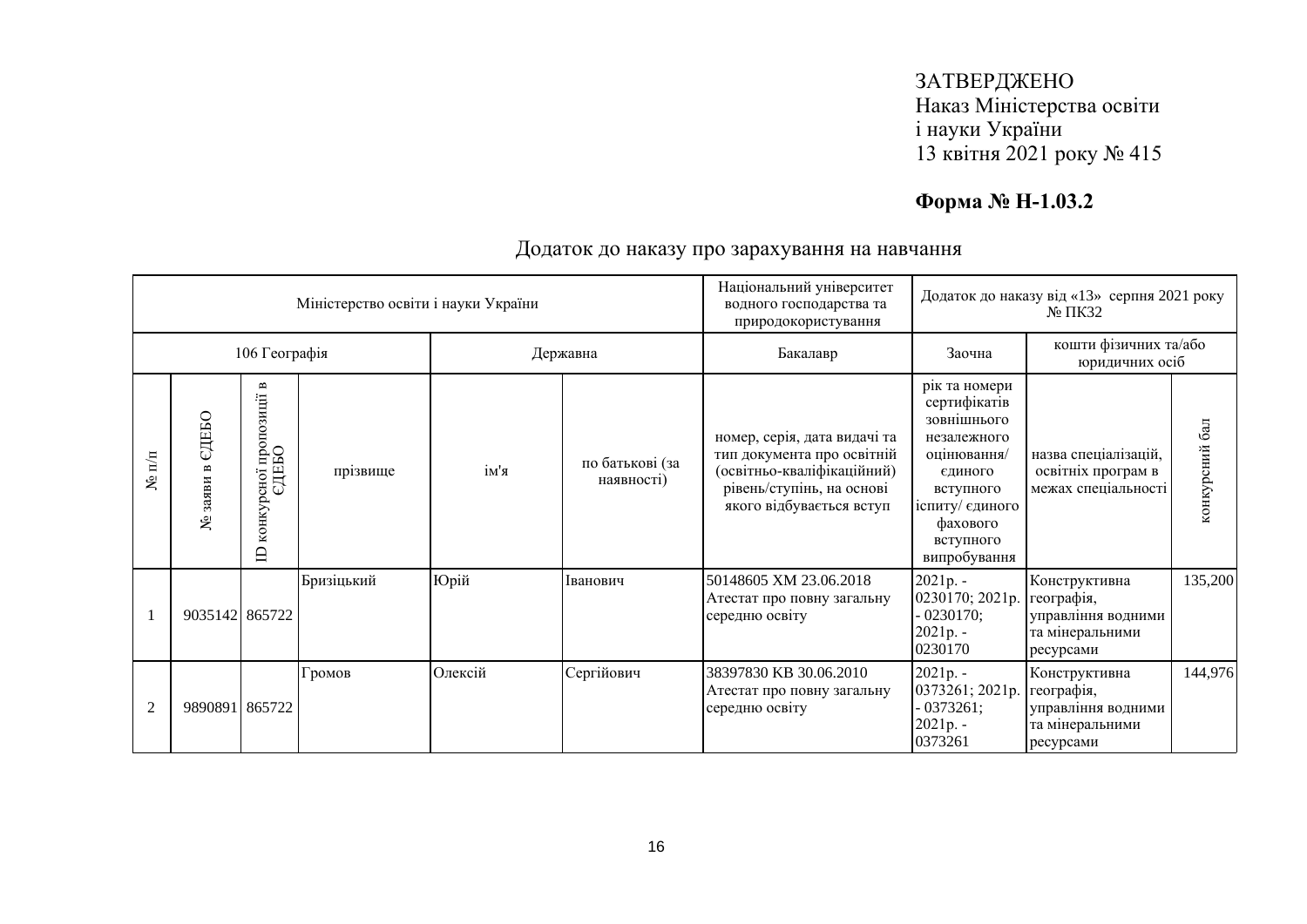# **Форма № Н-1.03.2**

|                                |                                   |                                                                        | Міністерство освіти і науки України |         |                               | Національний університет<br>водного господарства та<br>природокористування                                                                        | Додаток до наказу від «13» серпня 2021 року<br>$\mathbb{N}^{\circ}$ TIK32                                                                                      |                                                                   |                               |
|--------------------------------|-----------------------------------|------------------------------------------------------------------------|-------------------------------------|---------|-------------------------------|---------------------------------------------------------------------------------------------------------------------------------------------------|----------------------------------------------------------------------------------------------------------------------------------------------------------------|-------------------------------------------------------------------|-------------------------------|
|                                | 122 Комп'ютерні науки<br>Державна |                                                                        |                                     |         |                               | Бакалавр                                                                                                                                          | Заочна                                                                                                                                                         | кошти фізичних та/або<br>юридичних осіб                           |                               |
| $\mathbb{H}^{\mathbb{H}}$<br>٤ | СДЕБО<br>$\approx$<br>заяви<br>ع  | $\blacksquare$<br>осної пропозиції і<br>ЄДЕБО<br>конкур<br>$\triangle$ | прізвище                            | ім'я    | по батькові (за<br>наявності) | номер, серія, дата видачі та<br>тип документа про освітній<br>(освітньо-кваліфікаційний)<br>рівень/ступінь, на основі<br>якого відбувається вступ | рік та номери<br>сертифікатів<br>зовнішнього<br>незалежного<br>оцінювання/<br>єдиного<br>вступного<br>іспиту/ єдиного<br>фахового<br>вступного<br>випробування | назва спеціалізацій,<br>освітніх програм в<br>межах спеціальності | $\overline{6a}$<br>конкурсний |
|                                | 9508423 834621                    |                                                                        | Новосельцев                         | Валерій | Сергійович                    | 49222072 PB 25.06.2016<br>Атестат про повну загальну<br>середню освіту                                                                            | $2021p. -$<br>0243775; 2021p.<br>$-0243775;$<br>2021p. -<br>0243775                                                                                            | Комп'ютерні науки                                                 | 143,260                       |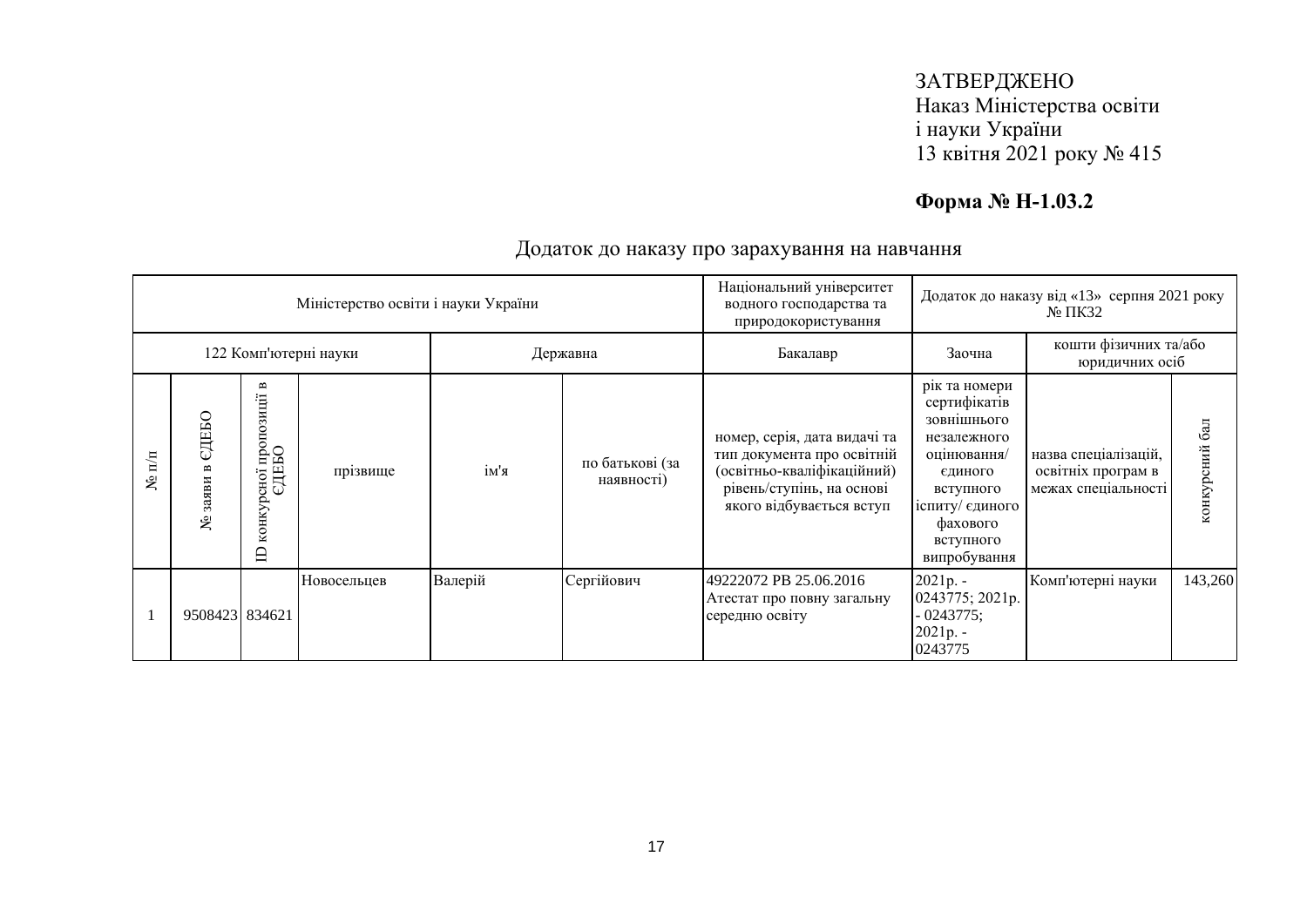# **Форма № Н-1.03.2**

|                  | Міністерство освіти і науки України<br>141 Електроенергетика, електротехніка та |                                                                         |                  |        |                               | Національний університет<br>водного господарства та<br>природокористування                                                                        |                                                                                                                                                                | Додаток до наказу від «13» серпня 2021 року<br>$\mathbb{N}^{\circ}$ TIK32                                |                  |
|------------------|---------------------------------------------------------------------------------|-------------------------------------------------------------------------|------------------|--------|-------------------------------|---------------------------------------------------------------------------------------------------------------------------------------------------|----------------------------------------------------------------------------------------------------------------------------------------------------------------|----------------------------------------------------------------------------------------------------------|------------------|
|                  |                                                                                 | електромеханіка                                                         |                  |        | Державна                      | Бакалавр                                                                                                                                          | Заочна                                                                                                                                                         | кошти фізичних та/або<br>юридичних осіб                                                                  |                  |
| $\mathbf{N}$ π/π | ЄДЕБО<br>$\mathbf{r}$<br>заяви<br>ৼ                                             | $\blacksquare$<br>осної пропозиції н<br>ЄДЕБО<br>конкур<br>$\mathbf{D}$ | прізвище         | ім'я   | по батькові (за<br>наявності) | номер, серія, дата видачі та<br>тип документа про освітній<br>(освітньо-кваліфікаційний)<br>рівень/ступінь, на основі<br>якого відбувається вступ | рік та номери<br>сертифікатів<br>зовнішнього<br>незалежного<br>оцінювання/<br>єдиного<br>вступного<br>іспиту/ єдиного<br>фахового<br>вступного<br>випробування | назва спеціалізацій,<br>освітніх програм в<br>межах спеціальності                                        | 6a<br>конкурсний |
|                  | 9418180 828330                                                                  |                                                                         | Загребельний     | Микола | Володимирович                 | 49901681 PB 27.06.2017<br>Атестат про повну загальну<br>середню освіту                                                                            | $2021p. -$<br>0326227; 2021p.<br>$-0326227;$<br>$2021p. -$<br>0326227                                                                                          | Smart-енергетика та<br>електромобільність,<br>Електроенергетика,<br>електротехніка та<br>електромеханіка | 121,462          |
| $\overline{2}$   | 9492016 828330                                                                  |                                                                         | <b>Ібрагімов</b> | Роман  | Ігорович                      | 52593225 PB 30.06.2021<br>Свідоцтво про здобуття<br>повної загальної середньої<br>освіти                                                          | 2021p. -<br>0086959; 2021p.<br>0086959;<br>2021p. -<br>0086959                                                                                                 | Smart-енергетика та<br>електромобільність,<br>Електроенергетика,<br>електротехніка та<br>електромеханіка | 122,408          |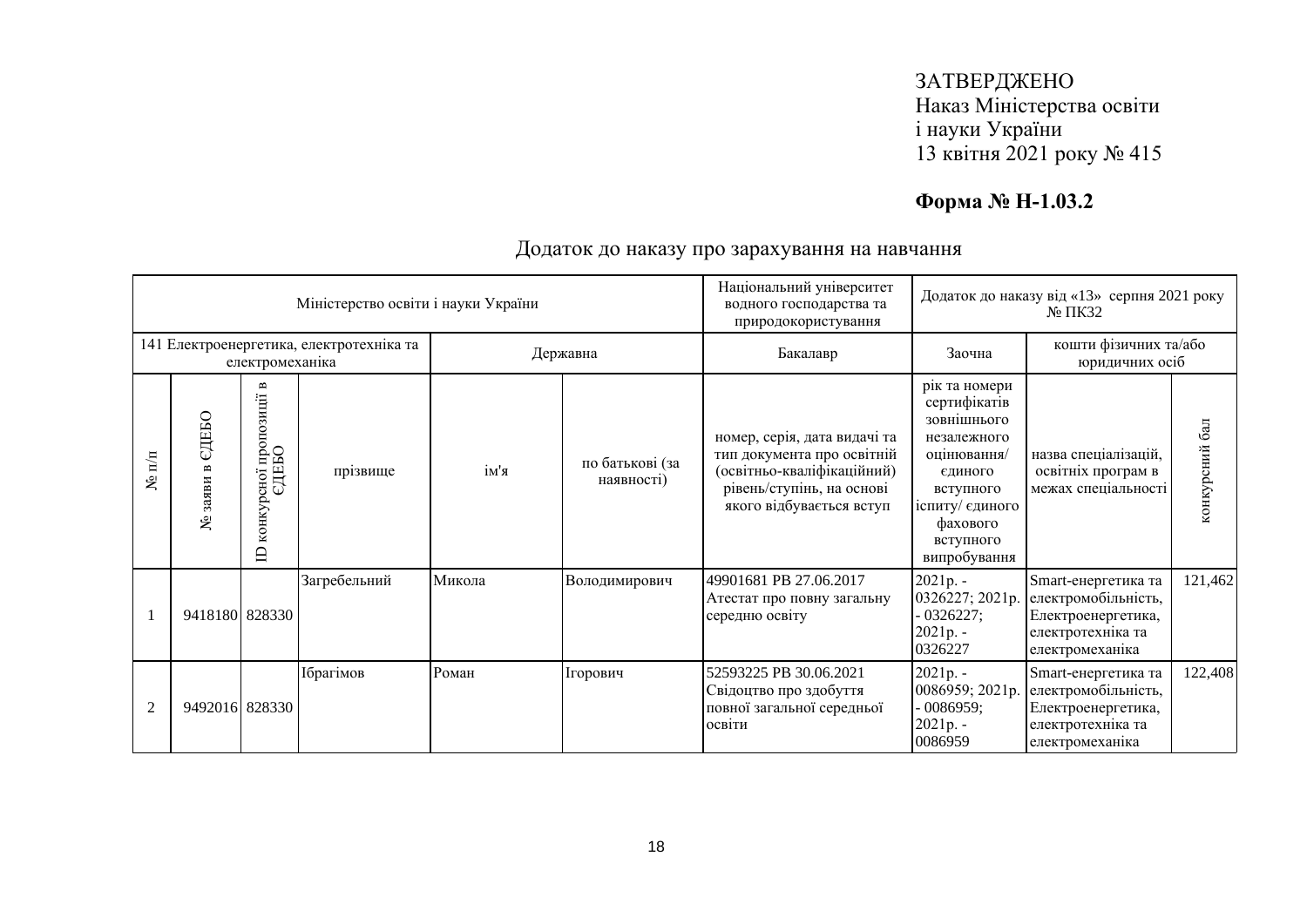# **Форма № Н-1.03.2**

|                      |                                     | Національний університет<br>Додаток до наказу від «13» серпня 2021 року<br>Міністерство освіти і науки України<br>водного господарства та<br>природокористування |          |          |                               |                                                                                                                                                   | $N0 \Pi K32$                                                                                                                                                   |                                                                   |                  |
|----------------------|-------------------------------------|------------------------------------------------------------------------------------------------------------------------------------------------------------------|----------|----------|-------------------------------|---------------------------------------------------------------------------------------------------------------------------------------------------|----------------------------------------------------------------------------------------------------------------------------------------------------------------|-------------------------------------------------------------------|------------------|
|                      |                                     | 144 Теплоенергетика                                                                                                                                              |          |          | Державна                      | Бакалавр                                                                                                                                          | Заочна                                                                                                                                                         | кошти фізичних та/або<br>юридичних осіб                           |                  |
| $N$ <sup>o</sup> π/π | ЕДЕБО<br>$\mathbf{r}$<br>заяви<br>٤ | пропозиції в<br>ДЕБО<br>сної<br>ω<br>конкур<br>$\triangle$                                                                                                       | прізвище | ім'я     | по батькові (за<br>наявності) | номер, серія, дата видачі та<br>тип документа про освітній<br>(освітньо-кваліфікаційний)<br>рівень/ступінь, на основі<br>якого відбувається вступ | рік та номери<br>сертифікатів<br>зовнішнього<br>незалежного<br>оцінювання/<br>єдиного<br>вступного<br>іспиту/ єдиного<br>фахового<br>вступного<br>випробування | назва спеціалізацій,<br>освітніх програм в<br>межах спеціальності | 6a<br>конкурсний |
|                      | 9360367 861188                      |                                                                                                                                                                  | Дейкалюк | Світлана | Володимирівна                 | 42582660 XM 12.05.2012<br>Атестат про повну загальну<br>середню освіту                                                                            |                                                                                                                                                                | Теплоенергетика                                                   | 159,536          |
| $\overline{2}$       | 9206045 861188                      |                                                                                                                                                                  | Мартинюк | Людмила  | Юріївна                       | 48473546 XM 30.06.2015<br>Атестат про повну загальну<br>середню освіту                                                                            | 2021p. -<br>0337288; 2021p.<br>$-0337288;$<br>$2021p. -$<br>0337288                                                                                            | Теплоенергетика                                                   | 143,832          |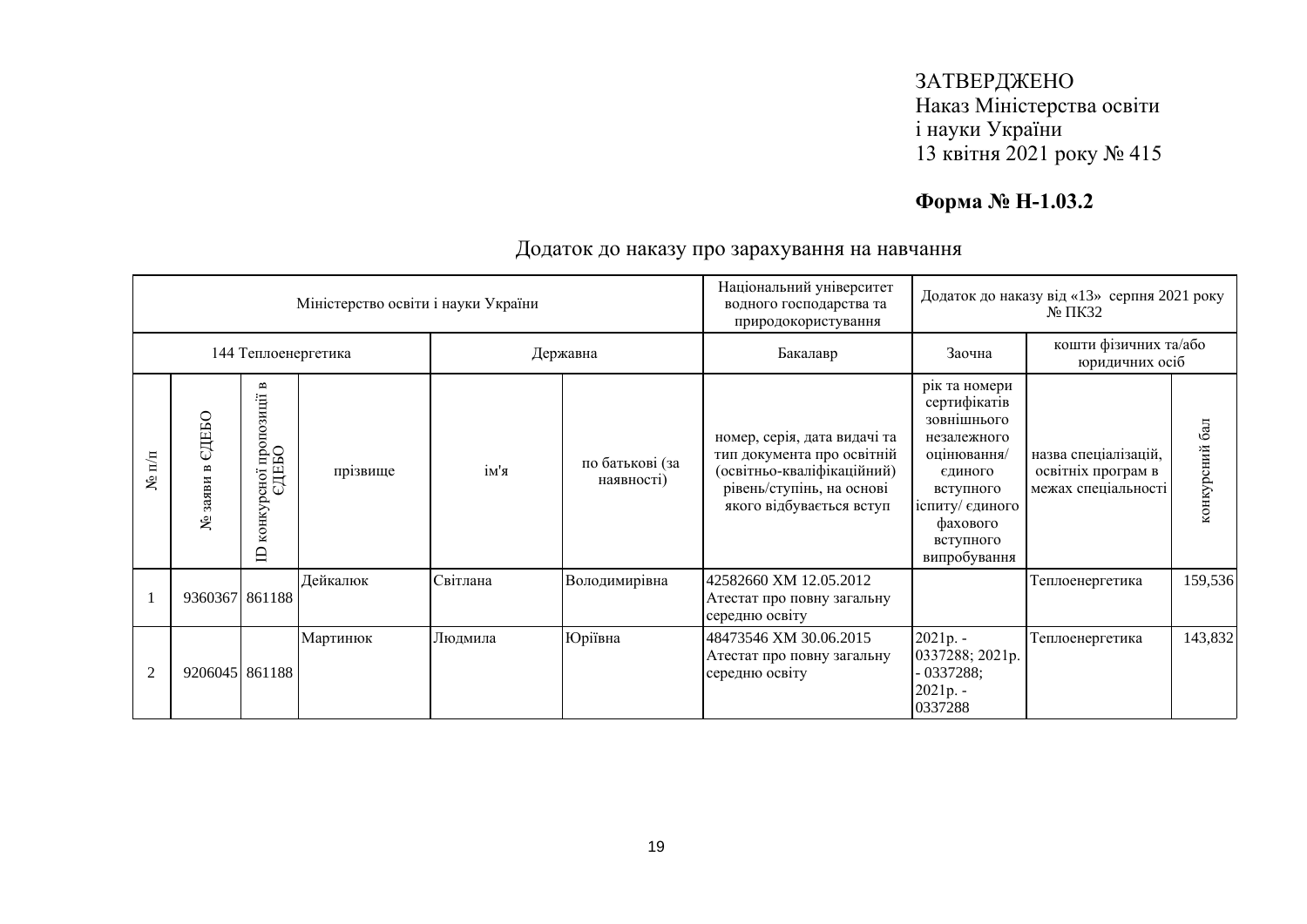# **Форма № Н-1.03.2**

|                   |                                |                                                    | Міністерство освіти і науки України |      |                               | Національний університет<br>водного господарства та<br>природокористування                                                                        | Додаток до наказу від «13» серпня 2021 року                                                                                                                    |                                                                   |                  |
|-------------------|--------------------------------|----------------------------------------------------|-------------------------------------|------|-------------------------------|---------------------------------------------------------------------------------------------------------------------------------------------------|----------------------------------------------------------------------------------------------------------------------------------------------------------------|-------------------------------------------------------------------|------------------|
|                   |                                | 184 Гірництво                                      |                                     |      | Державна                      | Бакалавр                                                                                                                                          | Заочна                                                                                                                                                         | кошти фізичних та/або<br>юридичних осіб                           |                  |
| $\mathbf{m}$<br>ደ | ЕДЕБО<br>3 <sub>2</sub> H<br>ع | B<br>зиції<br>осно1 пропоз<br>СДЕБО<br>конкур<br>白 | прізвище                            | ім'я | по батькові (за<br>наявності) | номер, серія, дата видачі та<br>тип документа про освітній<br>(освітньо-кваліфікаційний)<br>рівень/ступінь, на основі<br>якого відбувається вступ | рік та номери<br>сертифікатів<br>зовнішнього<br>незалежного<br>оцінювання/<br>єдиного<br>вступного<br>іспиту/ єдиного<br>фахового<br>вступного<br>випробування | назва спеціалізацій,<br>освітніх програм в<br>межах спеціальності | 6a<br>конкурсний |
|                   | 9742777 824802                 |                                                    | Мартинюк                            | Юрій | Михайлович                    | 49600822 PB 23.06.2017<br>Атестат про повну загальну<br>середню освіту                                                                            |                                                                                                                                                                | Гірництво                                                         | 165,273          |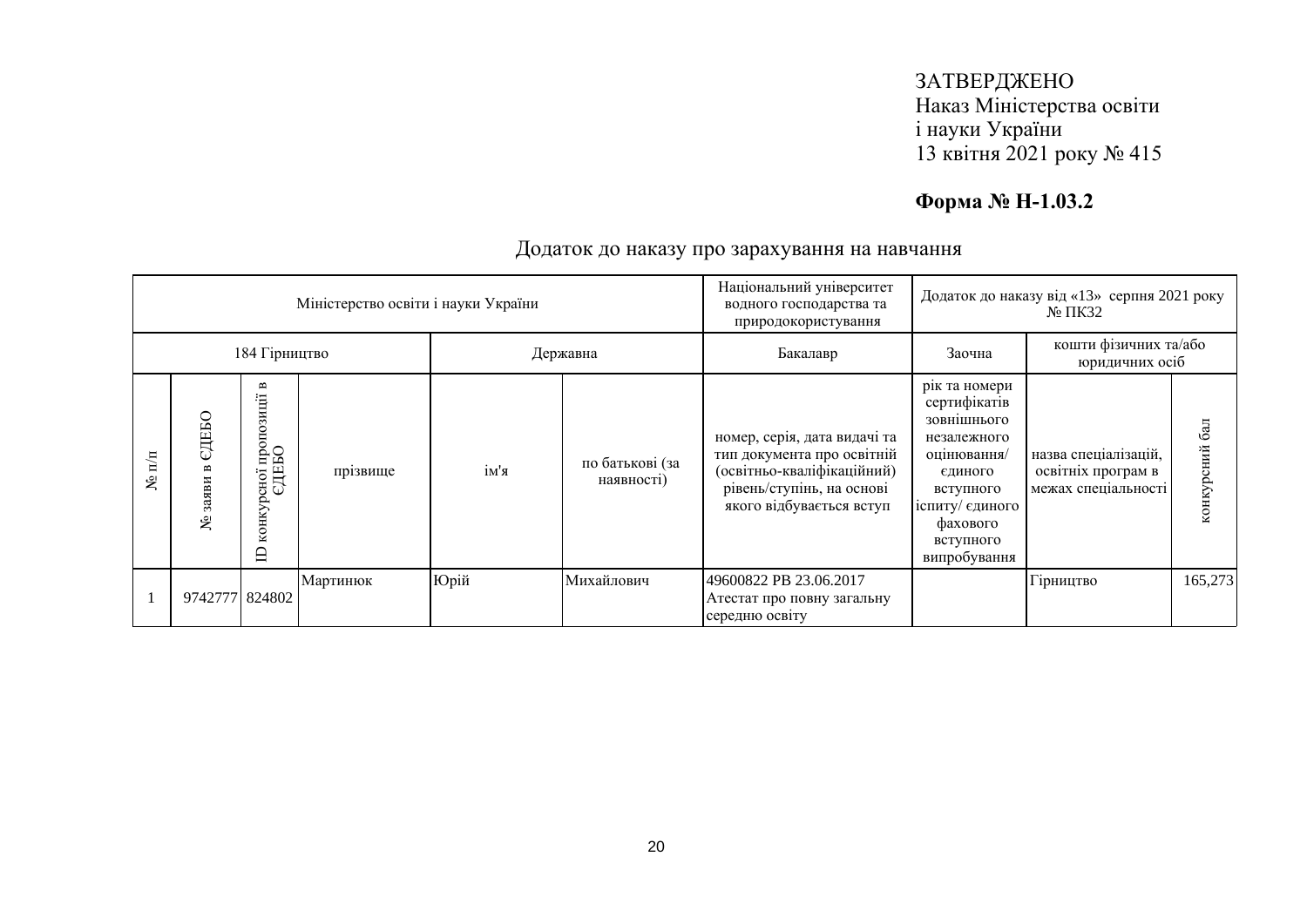# **Форма № Н-1.03.2**

|                      |                    |                                                             | Міністерство освіти і науки України   |           |                               | Національний університет<br>водного господарства та<br>природокористування                                                                        |                                                                                                                                                                | Додаток до наказу від «13» серпня 2021 року<br>№ ПКЗ2             |                |
|----------------------|--------------------|-------------------------------------------------------------|---------------------------------------|-----------|-------------------------------|---------------------------------------------------------------------------------------------------------------------------------------------------|----------------------------------------------------------------------------------------------------------------------------------------------------------------|-------------------------------------------------------------------|----------------|
|                      |                    |                                                             | 192 Будівництво та цивільна інженерія |           | Державна                      | Бакалавр                                                                                                                                          | Заочна                                                                                                                                                         | кошти фізичних та/або<br>юридичних осіб                           |                |
| $N$ <sup>o</sup> π/π | ЄДЕБО<br>№ заяви в | пропозиції в<br>сної про<br>ЄДЕБО<br>конкур<br>$\mathbf{D}$ | прізвище                              | ім'я      | по батькові (за<br>наявності) | номер, серія, дата видачі та<br>тип документа про освітній<br>(освітньо-кваліфікаційний)<br>рівень/ступінь, на основі<br>якого відбувається вступ | рік та номери<br>сертифікатів<br>зовнішнього<br>незалежного<br>оцінювання/<br>єдиного<br>вступного<br>іспиту/ єдиного<br>фахового<br>вступного<br>випробування | назва спеціалізацій,<br>освітніх програм в<br>межах спеціальності | конкурсний бал |
|                      | 9369843 819428     |                                                             | Борщевський                           | Андрій    | Володимирович                 | 44181518 BC 26.06.2013<br>Атестат про повну загальну<br>середню освіту                                                                            |                                                                                                                                                                | Будівництво та<br>цивільна інженерія                              | 145,595        |
| $\overline{2}$       | 9574695 819428     |                                                             | Бунько                                | Богдан    | Сергійович                    | 42613933 PB 25.05.2012<br>Атестат про повну загальну<br>середню освіту                                                                            |                                                                                                                                                                | Будівництво та<br>цивільна інженерія                              | 147,186        |
| 3                    | 9599692 819428     |                                                             | Вільчинський                          | Арсен     | Андрійович                    | 46084485 BK 22.02.2014<br>Атестат про повну загальну<br>середню освіту                                                                            |                                                                                                                                                                | Будівництво та<br>цивільна інженерія                              | 148,247        |
| 4                    | 9217754 819428     |                                                             | Віюк                                  | Владислав | Павлович                      | 52668093 PB 26.06.2021<br>Свідоцтво про здобуття<br>повної загальної середньої<br>освіти                                                          | $2021p. -$<br>0083251; 2021p.<br>$-0083251;$<br>2021p. -<br>0083251                                                                                            | Будівництво та<br>цивільна інженерія                              | 136,101        |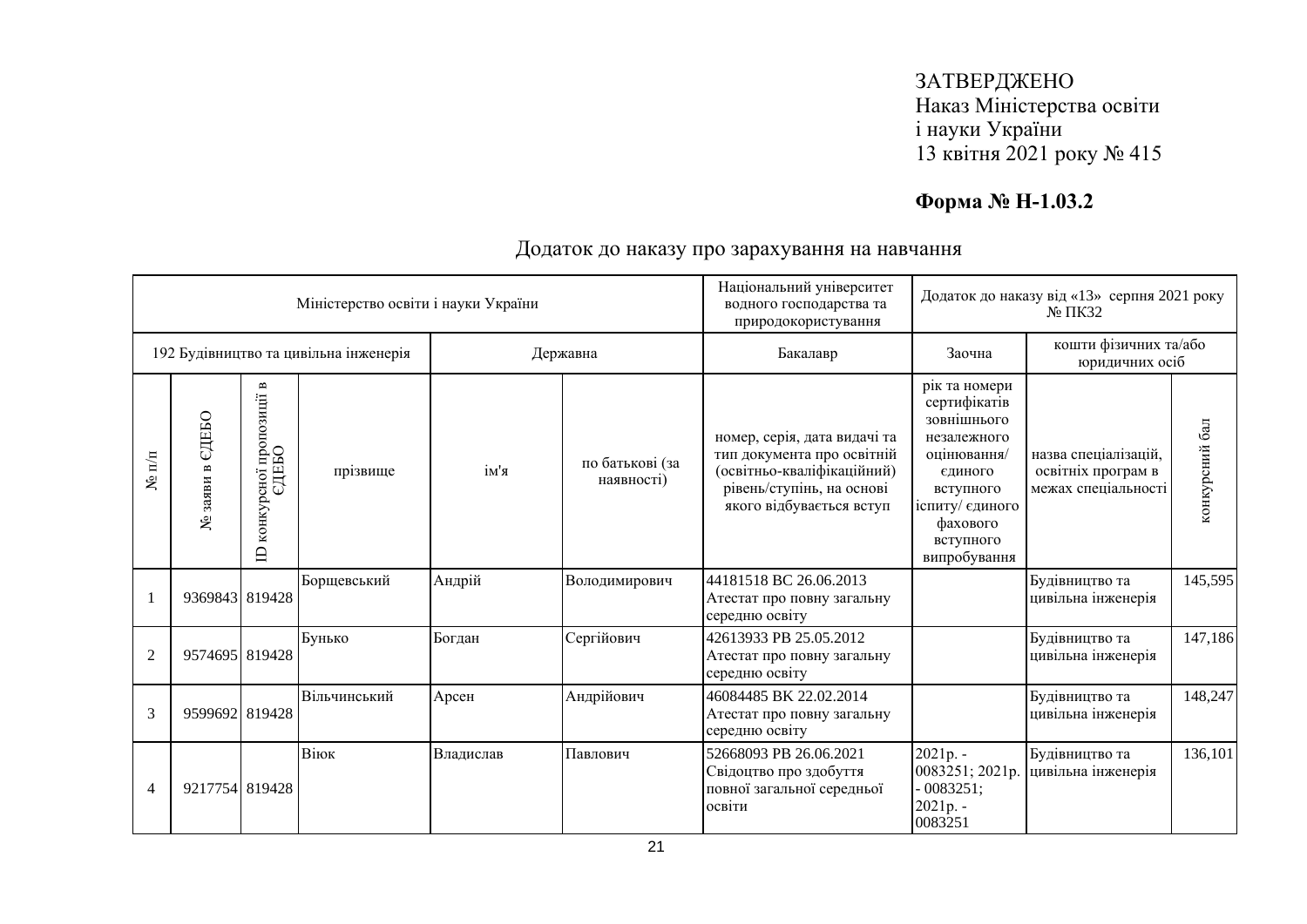|   | 9284658 819428  | Войтенко   | Юрій   | Васильович    | 24875817 XM 19.06.2004<br>Атестат про повну загальну<br>середню освіту                   |                                                                      | Будівництво та<br>цивільна інженерія | 148,512 |
|---|-----------------|------------|--------|---------------|------------------------------------------------------------------------------------------|----------------------------------------------------------------------|--------------------------------------|---------|
| 6 | 10001761 819428 | Диновський | Давид  | Олександрович | 52840718 PB 30.06.2021<br>Свідоцтво про здобуття<br>повної загальної середньої<br>освіти | $2021p. -$<br>0288404; 2021p.<br>$-0288404;$<br>2021p. -<br>0288404  | Будівництво та<br>цивільна інженерія | 137,692 |
|   | 95860211819428  | Козаченко  | Петро  | Іванович      | 21970648 PB 20.06.2003<br>Атестат про повну загальну<br>середню освіту                   |                                                                      | Будівництво та<br>цивільна інженерія | 139,389 |
| 8 | 10151504 819428 | Павлюк     | Андрій | Васильович    | 52361525 PB 30.06.2021<br>Свідоцтво про здобуття<br>повної загальної середньої<br>освіти | 2021p. -<br>0223433; 2021p.<br>$-0223433;$<br>$2021p. -$<br>0223433  | Будівництво та<br>цивільна інженерія | 145,564 |
| 9 | 92700361819428  | Федорчук   | Рувім  | Миколайович   | 52360213 PB 30.06.2021<br>Свідоцтво про здобуття<br>повної загальної середньої<br>освіти | $2021p. -$<br>0079979; 2021p.<br>- 0079979:<br>$2021p. -$<br>0079979 | Будівництво та<br>цивільна інженерія | 149,891 |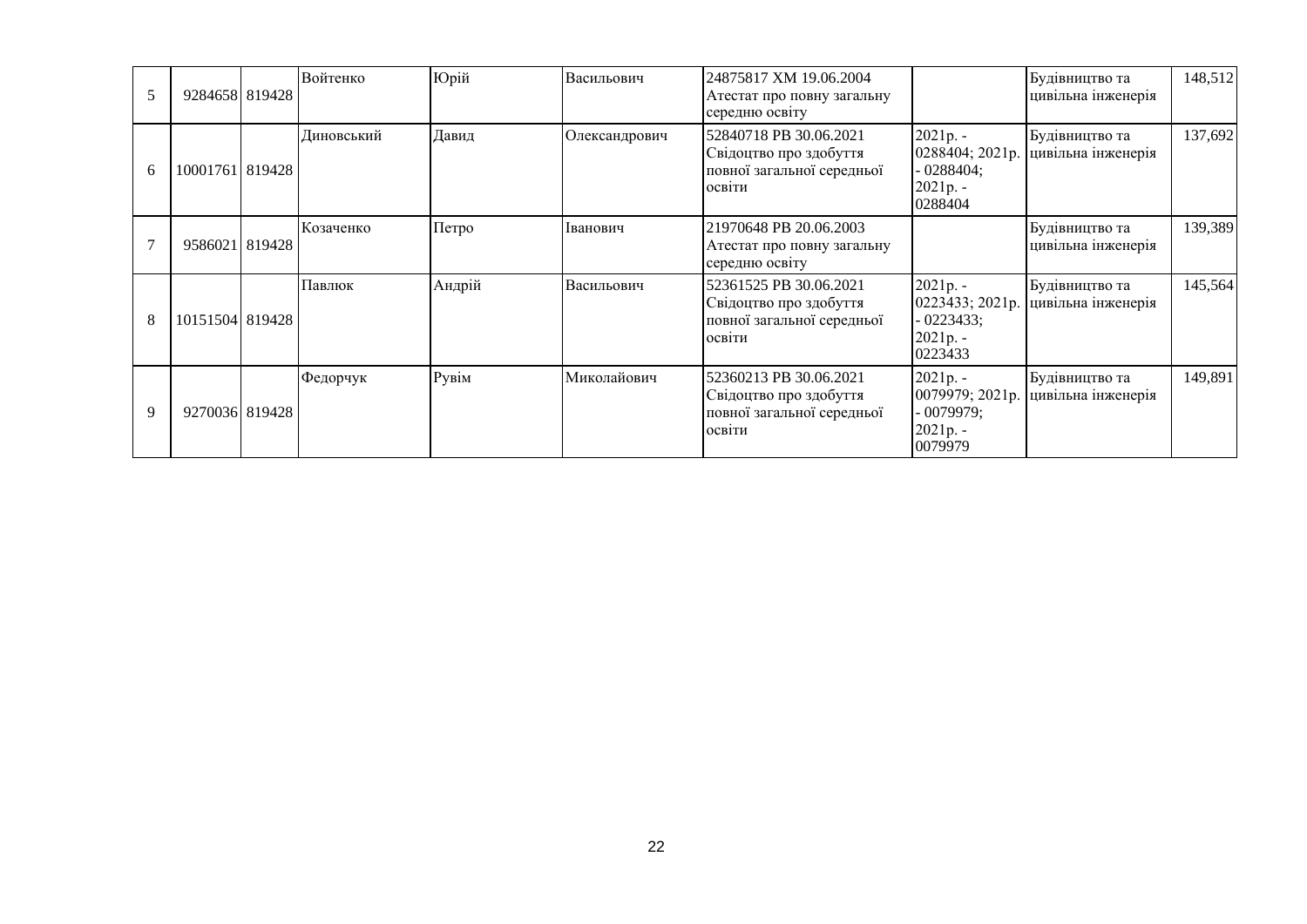# **Форма № Н-1.03.2**

|                   |                                         |                                                       | Міністерство освіти і науки України |       |                               | Національний університет<br>водного господарства та<br>природокористування                                                                        |                                                                                                                                                                | Додаток до наказу від «13» серпня 2021 року<br>$N2 \Pi K32$       |                  |
|-------------------|-----------------------------------------|-------------------------------------------------------|-------------------------------------|-------|-------------------------------|---------------------------------------------------------------------------------------------------------------------------------------------------|----------------------------------------------------------------------------------------------------------------------------------------------------------------|-------------------------------------------------------------------|------------------|
|                   | 193 Геодезія та землеустрій<br>Державна |                                                       |                                     |       |                               | Бакалавр                                                                                                                                          | Заочна                                                                                                                                                         | кошти фізичних та/або<br>юридичних осіб                           |                  |
| $\mathbf{m}$<br>ৼ | СДЕБО<br>3 <sub>2</sub> H<br>ৼ          | B<br>зиції<br>иног пропоз<br>СДЕБО<br>конкурсної<br>⊟ | прізвище                            | ім'я  | по батькові (за<br>наявності) | номер, серія, дата видачі та<br>тип документа про освітній<br>(освітньо-кваліфікаційний)<br>рівень/ступінь, на основі<br>якого відбувається вступ | рік та номери<br>сертифікатів<br>зовнішнього<br>незалежного<br>оцінювання/<br>єдиного<br>вступного<br>іспиту/ єдиного<br>фахового<br>вступного<br>випробування | назва спеціалізацій,<br>освітніх програм в<br>межах спеціальності | 6a<br>конкурсний |
|                   | 9828493 836324                          |                                                       | Махей                               | Роман | Іванович                      | 42961658 BK 13.05.2012<br>Атестат про повну загальну<br>середню освіту                                                                            |                                                                                                                                                                | Геодезія та<br>землеустрій                                        | 150,395          |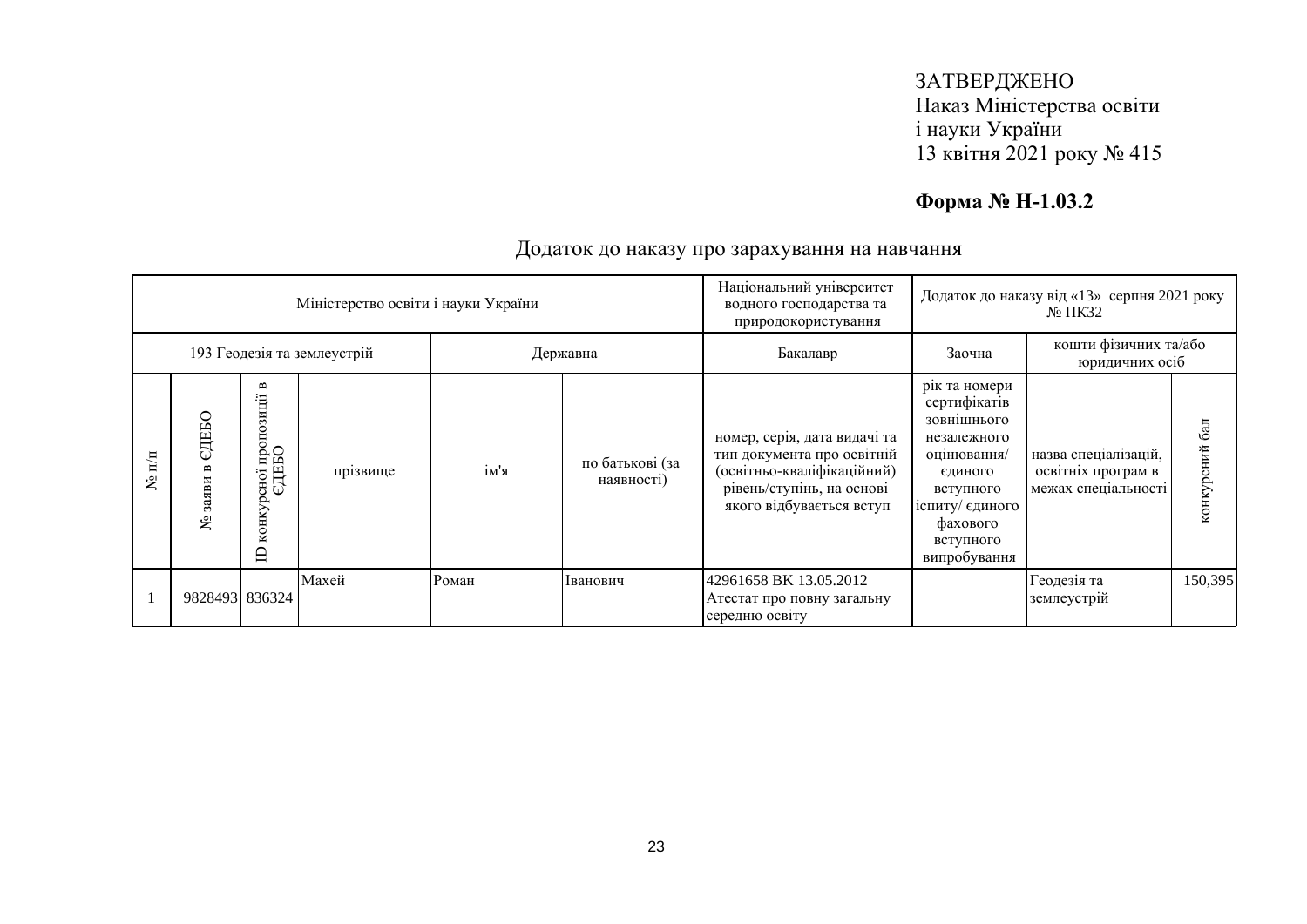# **Форма № Н-1.03.2**

|                      |                    |                                                           | Міністерство освіти і науки України                                   |           |                               | Національний університет<br>Додаток до наказу від «13» серпня 2021 року<br>водного господарства та<br>$N0 \Pi K32$<br>природокористування         |                                                                                                                                                                |                                                                         |                |
|----------------------|--------------------|-----------------------------------------------------------|-----------------------------------------------------------------------|-----------|-------------------------------|---------------------------------------------------------------------------------------------------------------------------------------------------|----------------------------------------------------------------------------------------------------------------------------------------------------------------|-------------------------------------------------------------------------|----------------|
|                      |                    |                                                           | 194 Гідротехнічне будівництво, водна<br>інженерія та водні технології |           | Державна                      | Бакалавр                                                                                                                                          | Заочна                                                                                                                                                         | кошти фізичних та/або<br>юридичних осіб                                 |                |
| $N$ <sup>2</sup> π/π | ЄДЕБО<br>№ заяви в | осної пропозиції в<br>ЄДЕБО<br>конкурсної<br>$\mathbf{D}$ | прізвище                                                              | ім'я      | по батькові (за<br>наявності) | номер, серія, дата видачі та<br>тип документа про освітній<br>(освітньо-кваліфікаційний)<br>рівень/ступінь, на основі<br>якого відбувається вступ | рік та номери<br>сертифікатів<br>зовнішнього<br>незалежного<br>оцінювання/<br>єдиного<br>вступного<br>іспиту/ єдиного<br>фахового<br>вступного<br>випробування | назва спеціалізацій,<br>освітніх програм в<br>межах спеціальності       | конкурсний бал |
|                      | 9575850 886612     |                                                           | Бас                                                                   | Андрій    | Анатолійович                  | 45042292 TE 30.06.2013<br>Атестат про повну загальну<br>середню освіту                                                                            |                                                                                                                                                                | Гідротехнічне<br>будівництво, водна<br>інженерія та водні<br>технології | 143,791        |
| 2                    | 9562023 886612     |                                                           | Береза                                                                | Олександр | Сергійович                    | 37909228 XM 28.05.2010<br>Атестат про повну загальну<br>середню освіту                                                                            |                                                                                                                                                                | Гідротехнічне<br>будівництво, водна<br>інженерія та водні<br>технології | 145,224        |
| 3                    | 9574471 886612     |                                                           | Веремчук                                                              | Tapac     | Миколайович                   | 24217390 PB 22.06.2004<br>Атестат про повну загальну<br>середню освіту                                                                            |                                                                                                                                                                | Гідротехнічне<br>будівництво, водна<br>інженерія та водні<br>технології | 147,982        |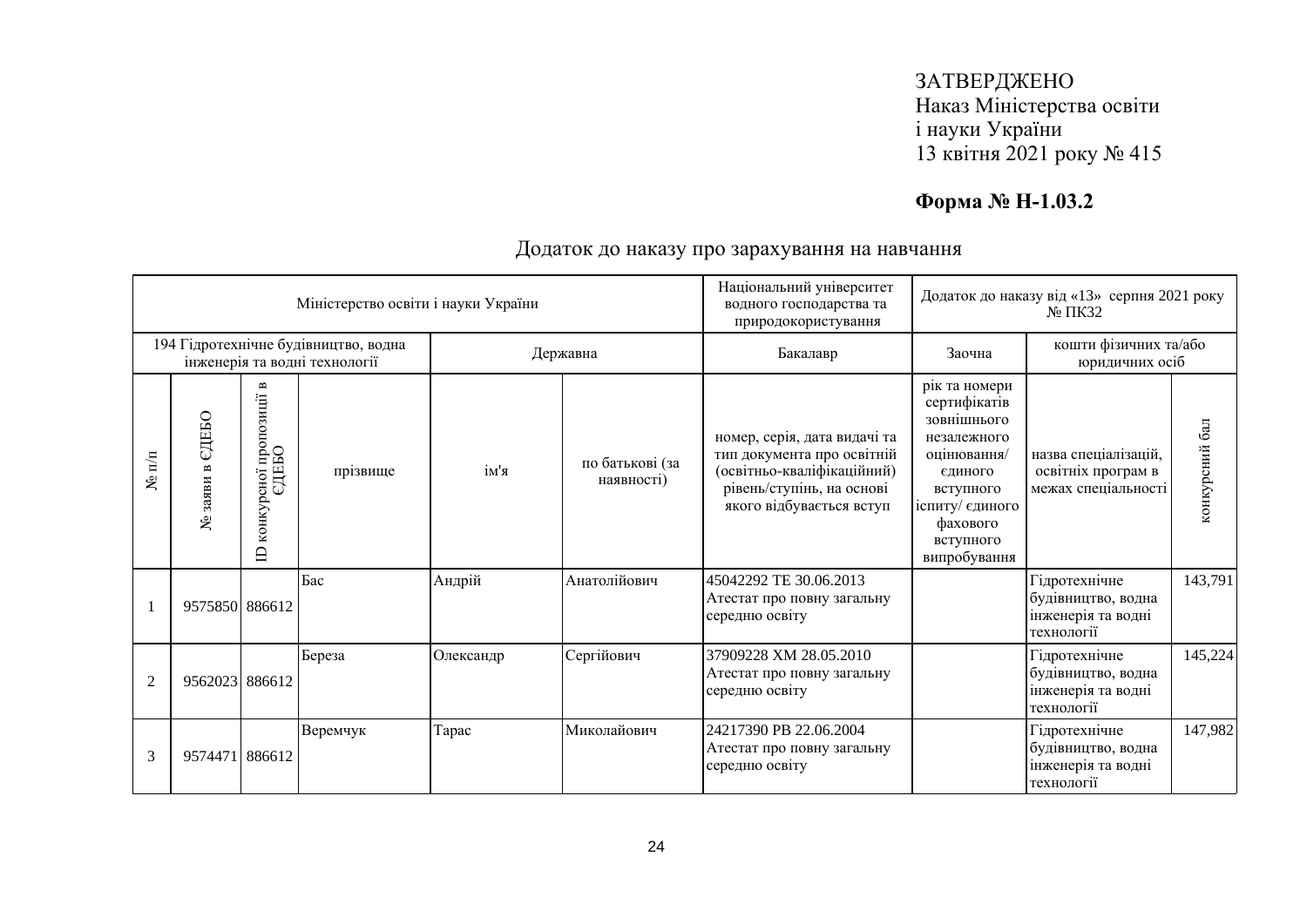|  | 97292651886612 |  | рмішин | <b>B1KTOD</b> | Ігорович       | 014358 OAAB 22.06.1996     |  | 1 ідротехнічне     | 34,775 |
|--|----------------|--|--------|---------------|----------------|----------------------------|--|--------------------|--------|
|  |                |  |        |               |                | Атестат про повну загальну |  | оудівництво, водна |        |
|  |                |  |        |               | середню освіту | инженерія та водні         |  |                    |        |
|  |                |  |        |               |                |                            |  | І технологи        |        |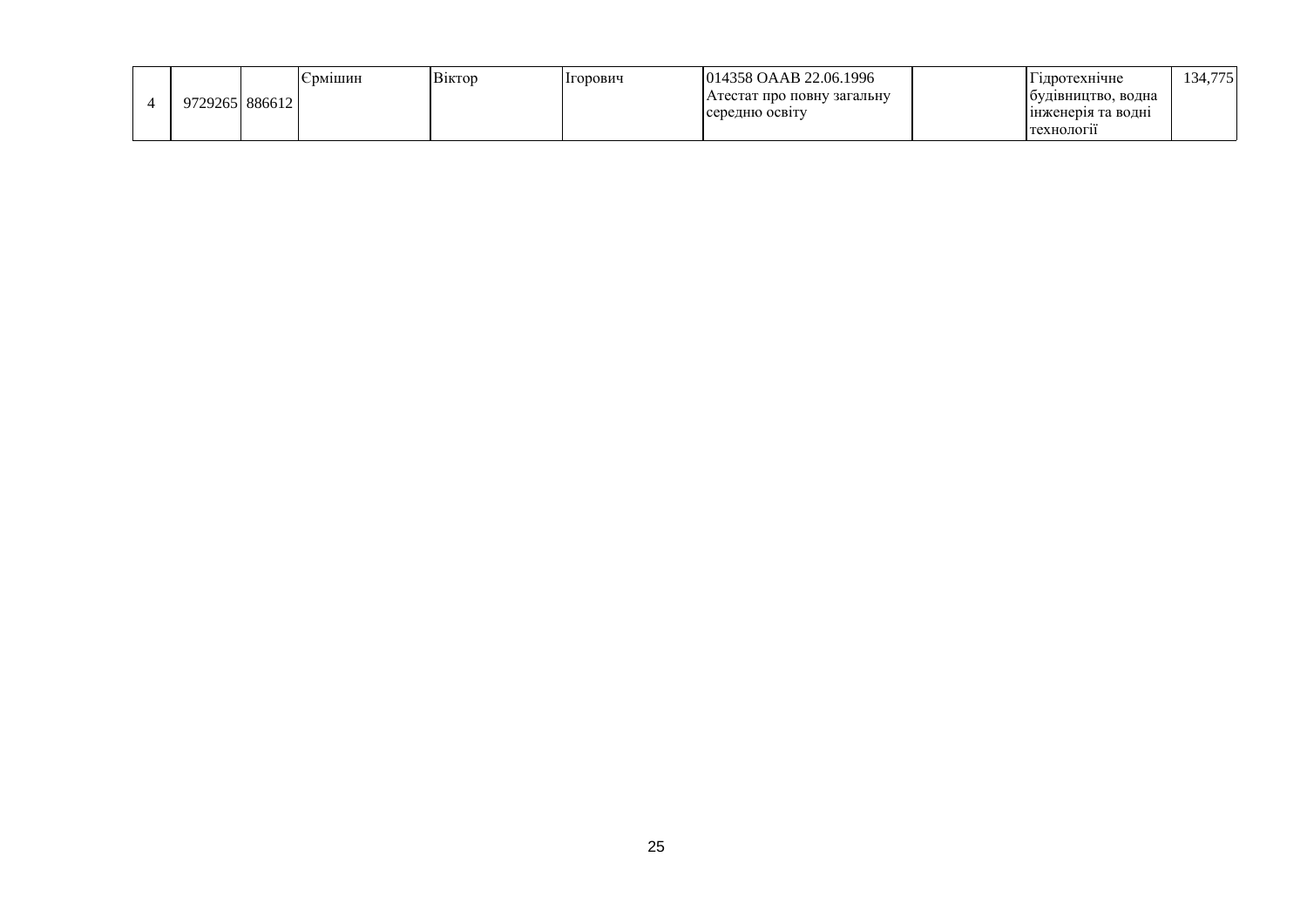# **Форма № Н-1.03.2**

| Міністерство освіти і науки України |                    |                                                  |            |          | Національний університет<br>водного господарства та<br>природокористування | Додаток до наказу від «13» серпня 2021 року<br>$N0 \Pi K32$                                                                                       |                                                                                                                                                                |                                                                   |                |
|-------------------------------------|--------------------|--------------------------------------------------|------------|----------|----------------------------------------------------------------------------|---------------------------------------------------------------------------------------------------------------------------------------------------|----------------------------------------------------------------------------------------------------------------------------------------------------------------|-------------------------------------------------------------------|----------------|
| 201 Агрономія                       |                    |                                                  |            | Державна |                                                                            | Бакалавр                                                                                                                                          | Заочна                                                                                                                                                         | кошти фізичних та/або<br>юридичних осіб                           |                |
| $N$ <sup>2</sup> π/π                | ЄДЕБО<br>№ заяви в | конкурсної пропозиції в<br>СДЕБО<br>$\mathbf{D}$ | прізвище   | ім'я     | по батькові (за<br>наявності)                                              | номер, серія, дата видачі та<br>тип документа про освітній<br>(освітньо-кваліфікаційний)<br>рівень/ступінь, на основі<br>якого відбувається вступ | рік та номери<br>сертифікатів<br>зовнішнього<br>незалежного<br>оцінювання/<br>єдиного<br>вступного<br>іспиту/ єдиного<br>фахового<br>вступного<br>випробування | назва спеціалізацій,<br>освітніх програм в<br>межах спеціальності | конкурсний бал |
|                                     | 9512982 824484     |                                                  | Васильчук  | Олексій  | Олександрович                                                              | 52368281 PB 30.06.2021<br>Свідоцтво про здобуття<br>повної загальної середньої<br>освіти                                                          | 2021p. -<br>0000817; 2021p.<br>$-0000817;$<br>2021p. -<br>0000817                                                                                              | Агрономія                                                         | 137,644        |
| $\overline{2}$                      | 9702235 824484     |                                                  | Дячишин    | Андрій   | Миколайович                                                                | 37956667 BK 27.05.2010<br>Атестат про повну загальну<br>середню освіту                                                                            |                                                                                                                                                                | Агрономія                                                         | 125,307        |
| 3                                   | 9325665 824484     |                                                  | Якушевська | Софія    | Ярославівна                                                                | 52653582 XM 30.06.2021<br>Свідоцтво про здобуття<br>повної загальної середньої<br>освіти                                                          | 2021p. -<br>0012092; 2021p.<br>$-0012092;$<br>2021p. -<br>0012092                                                                                              | Агрономія                                                         | 133,848        |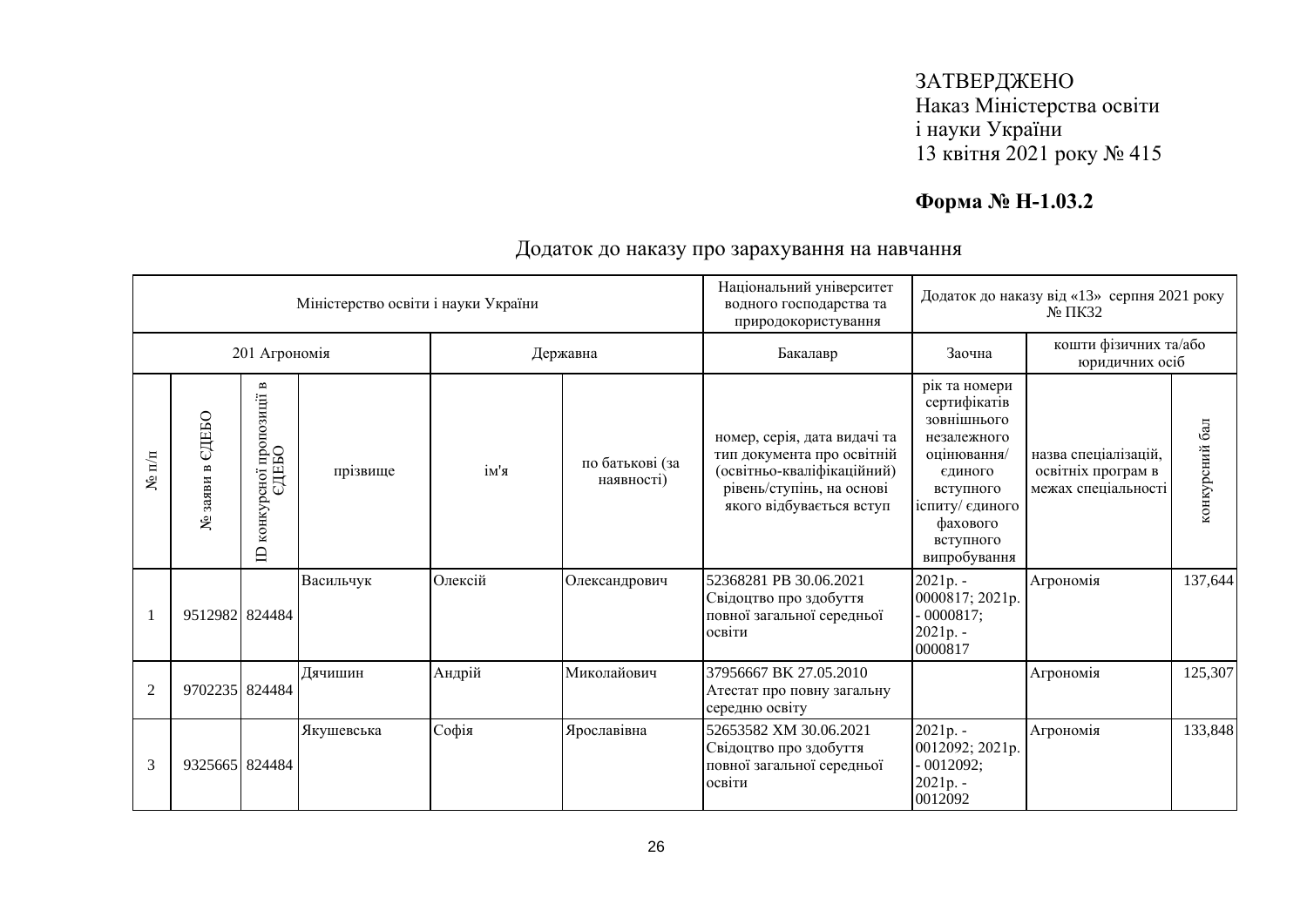# **Форма № Н-1.03.2**

| Міністерство освіти і науки України |                                  |                                                                           |          |       | Національний університет<br>водного господарства та<br>природокористування | Додаток до наказу від «13» серпня 2021 року<br>$\mathbb{N}^{\circ}$ IIK32                                                                         |                                                                                                                                                                |                                                                   |                  |
|-------------------------------------|----------------------------------|---------------------------------------------------------------------------|----------|-------|----------------------------------------------------------------------------|---------------------------------------------------------------------------------------------------------------------------------------------------|----------------------------------------------------------------------------------------------------------------------------------------------------------------|-------------------------------------------------------------------|------------------|
| 241 Готельно-ресторанна справа      |                                  |                                                                           |          |       | Державна                                                                   | Бакалавр                                                                                                                                          | кошти фізичних та/або<br>Заочна<br>юридичних осіб                                                                                                              |                                                                   |                  |
| $\mathbf{N}$ π/π                    | ЕДЕБО<br>$\approx$<br>заяви<br>ৼ | $\blacksquare$<br>зиції<br>осної пропоз<br>ЄДЕБО<br>конкур<br>$\triangle$ | прізвище | ім'я  | по батькові (за<br>наявності)                                              | номер, серія, дата видачі та<br>тип документа про освітній<br>(освітньо-кваліфікаційний)<br>рівень/ступінь, на основі<br>якого відбувається вступ | рік та номери<br>сертифікатів<br>зовнішнього<br>незалежного<br>оцінювання/<br>єдиного<br>вступного<br>іспиту/ єдиного<br>фахового<br>вступного<br>випробування | назва спеціалізацій,<br>освітніх програм в<br>межах спеціальності | 6a<br>конкурсний |
|                                     | 9227055 884818                   |                                                                           | Гусєва   | Олеся | Олегівна                                                                   | 52365920 EH 15.06.2021<br>Свідоцтво про здобуття<br>повної загальної середньої<br>освіти                                                          | $2021p. -$<br>$-0053000;$<br>2021p. -<br>0053000                                                                                                               | Готельно-<br>0053000; 2021р.   ресторанна справа                  | 139,464          |